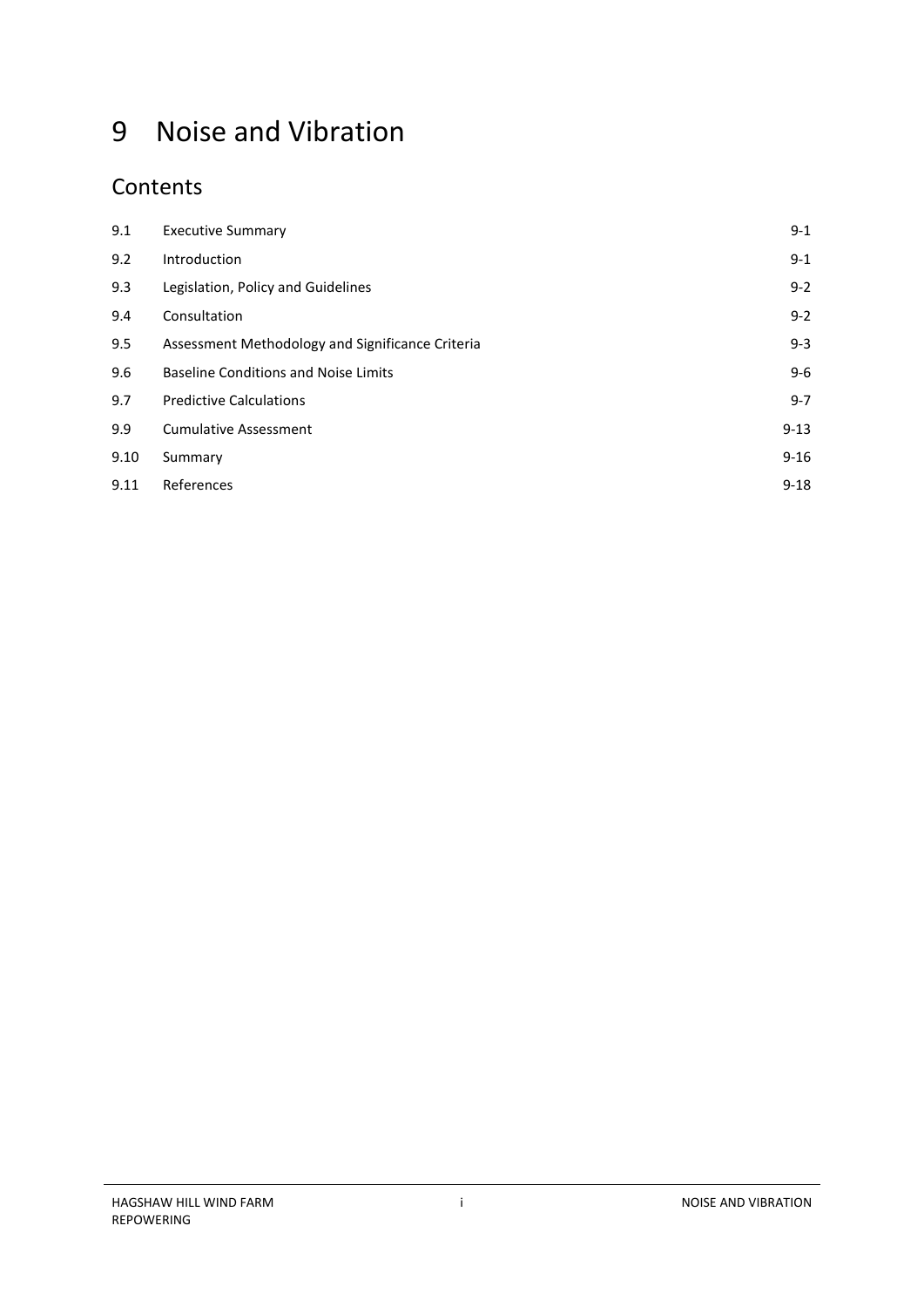This page is intentionally blank.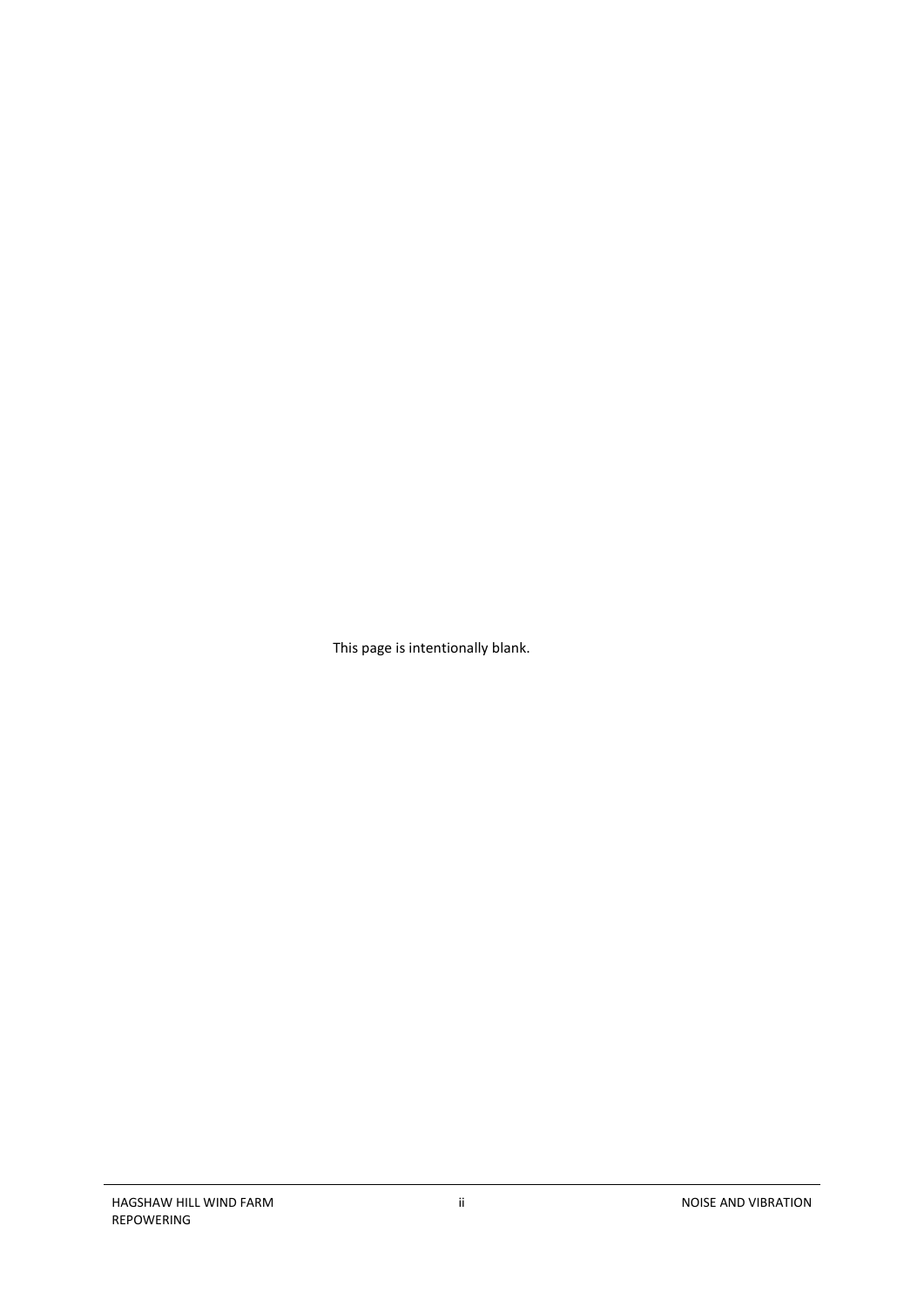# 9 Noise and Vibration

# <span id="page-2-0"></span>9.1 Executive Summary

- 9.1.1 This chapter evaluates the noise and vibration effects of the Proposed Development. The levels of noise likely to occur at local residential properties as a result of the operation of the proposed wind turbines has been assessed in respect of the Proposed Development in isolation, and cumulatively with other local wind farm developments.
- 9.1.2 The assessment in this chapter has been carried out using the noise date for the SG-3.4-132 turbine which was determined to be the 'worst case', *ie* noisiest turbine, from a range of candidate turbines considered for the Proposed Development.
- 9.1.3 The noise and vibration assessment has been conducted on the basis that the noise limits in the planning conditions for the neighbouring, and recently consented, Douglas West site will be appropriate to the Proposed Development. These noise conditions are considered more up-todate and in line with best practice than those attached to the Existing Development. The assessment has shown that the Proposed Development will meet all the conditions regarding noise and vibration contained within the recent consent for wind energy development on the adjoining site (part of the same landholding as the Proposed Development), and it is concluded that there will be no significant residual effects on nearby residential properties in terms of noise immission or ground-borne vibration.

# <span id="page-2-1"></span>9.2 Introduction

- 9.2.1 Background noise levels in the local area were surveyed in 2012 and 2015 in connection with the adjoining (consented) Douglas West Wind Farm which was also developed by 3R Energy. The results of the 2012 and 2015 surveys were considered appropriate for use in the recent applications for the Douglas West project in 2015 and 2017. The most recent application for a tip height increase to 149.9m received planning permission on 2 May 2018, reference CL/17/0477.
- 9.2.2 No further background noise surveys have been carried out in connection with the Proposed Development, because the background levels, i.e. the levels with no operational turbines, are no longer measurable. Noise surveys at locations already affected by existing wind energy developments are proscribed by ETSU-R-97 at page 58 (in relation to cumulative impact) which specifically states that an existing wind farm "*should not be considered as part of the prevailing background noise*". That paragraph of the appropriate guidance also makes it clear that absolute noise limits and margins above background should relate to the cumulative effect of all wind turbines in the area in order to assess the likely impact of the wind turbine generators on noisesensitive receptors. Planning conditions were set by SLC when planning permission was granted for the neighbouring Douglas West project in 2018, and these noise limits and conditions previously set down remain appropriate for the protection of nearby receptors in respect of the Proposed Development.
- 9.2.3 The present assessment has been made against the guidelines available for wind energy developments as noted in Section 9.3.5 below. Particular attention was paid to the ETSU-R-97 report *The Assessment and Rating of Noise from Wind Farms*, the latest *Onshore wind energy planning conditions guidance note* (Renewables Advisory Board and the Department for Business, Enterprise and Regulatory Reform, BERR) and the Institute of Acoustics' (IOA) *Good Practice Guide on the application of ETSU-R-97*, May 2013 together with its supplementary guidance notes published in 2014.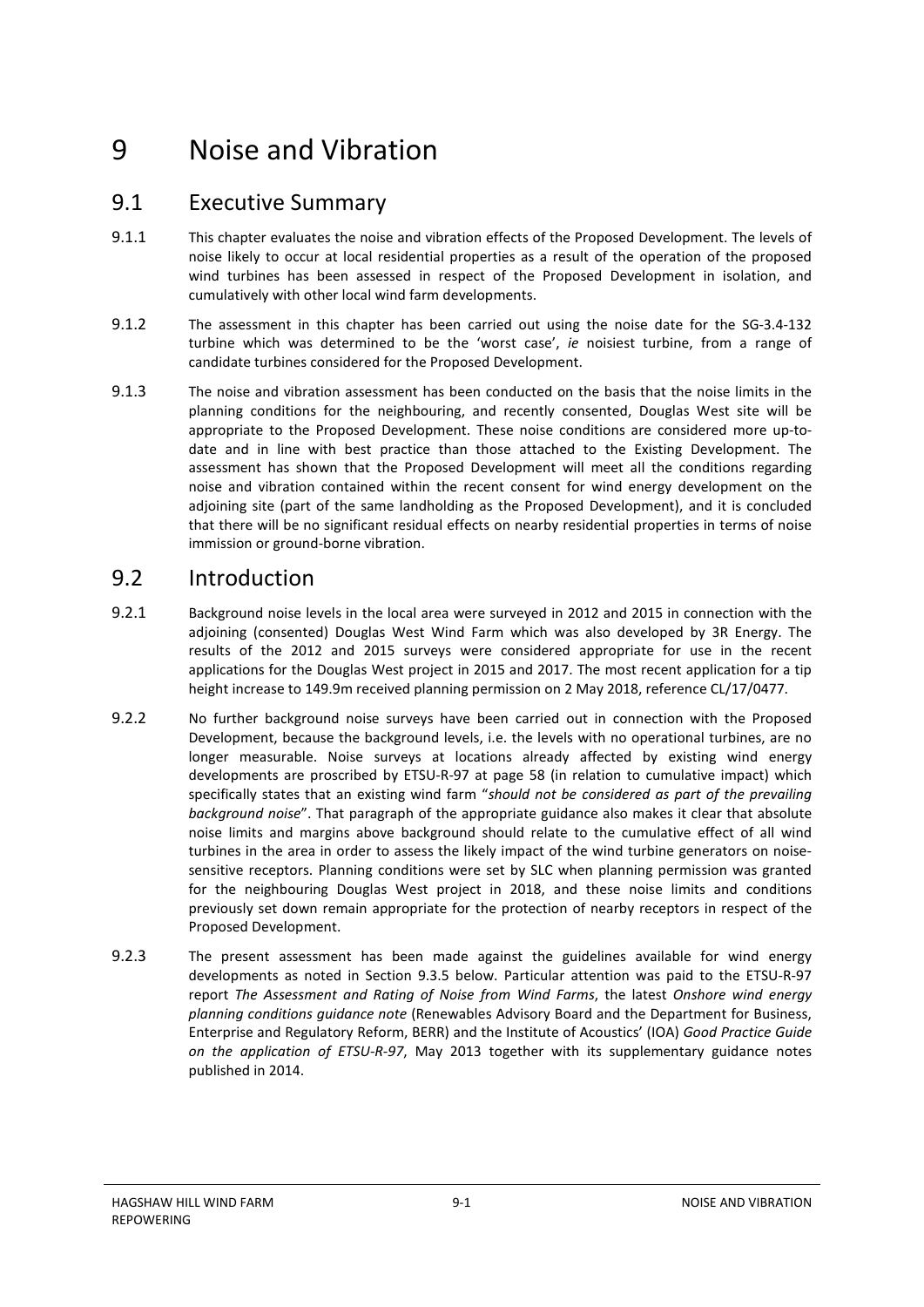# <span id="page-3-0"></span>9.3 Legislation, Policy and Guidelines

## *Legislation*

9.3.1 The Control of Pollution Act 1974 sets out legislation relating to noise from construction sites, from plant and machinery and from other sources, and discusses best practicable means and codes of practice for minimising noise.

# *Planning Policy*

- 9.3.2 Energy policy in Scotland has been specifically reserved to the UK parliament, but planning is a matter that has been devolved to the Scottish Government. The Scottish Government has previously stated that ETSU-R-97, supplanted by guidance on best practice, should be used to assess environmental noise from wind turbines (Scottish Government, 2014).
- 9.3.3 Chapter 5 sets out the planning policy framework that is relevant to the EIA. Of relevance to the noise and vibration assessment presented within this chapter, regard has been had to Paragraph 169 of Scottish Planning Policy, which notes that noise impacts on individual dwellings and communities are to be considered in development management for energy developments.
- 9.3.4 Relevant SLC policy relating to assessment of noise from onshore wind farms is found in the South Lanarkshire Local Development Plan (2015), and SLC Supplementary Guidance 10 Renewable Energy (2015). Part 10b of the assessment checklist (Table 7.1) also states that "*all applications for wind turbine developments should be accompanied by a site specific noise assessment*".

### *Guidance*

- 9.3.5 Recognisance has been taken of the following guidance and recommendations:
	- The Working Group on Noise from Wind Turbines The Assessment & Rating of Noise from Wind Farms (ETSU-R-97) (1996)
	- (Institute of Acoustics, 2013) Good Practice Guide to the Application of ETSU-R-97 for the Assessment and Rating of Wind Turbine Noise (IOA Good Practice Guide) and associated Supplementary Guidance Notes
	- Planning Advice Note (PAN) PAN1/2011 Planning and Noise. Information and advice on noise impact assessment methods is provided in the associated Technical Advice Note Assessment of Noise
	- (Institute of Acoustics, 2009) Bulletin Article Volume 34 No. 2, March / April 2009
	- **ISO 9613-2:1996 Acoustics -- Attenuation of Sound during Propagation Outdoors -- Part 2:** General Method of Calculation

# <span id="page-3-1"></span>9.4 Consultation

- 9.4.1 The Environmental Health department at SLC was consulted before the original background noise survey most appropriate to the Proposed Development was carried out in July 2012. The Environmental Health Officer (EHO) was consulted again in 2015 and 2017 in order to discuss the scope of any further background noise survey work and whether the results of the 2012 survey could still be considered valid for the adjoining Douglas West Wind Farm, consented in 2018.
- 9.4.2 The original planning consent for the Existing Development does not make any reference to wind speeds and was granted before the publication of ETSU-R-97. It sets a flat noise limit and thus no longer represents best practice.
- 9.4.3 Through consultation with the SLC Environmental Health department in connection with the neighbouring Douglas West project it was considered neither necessary nor appropriate to repeat the background noise measurements at any locations, because so many additional turbines have been brought into operation in recent years. In accordance with ETSU-R-97 guidance, additional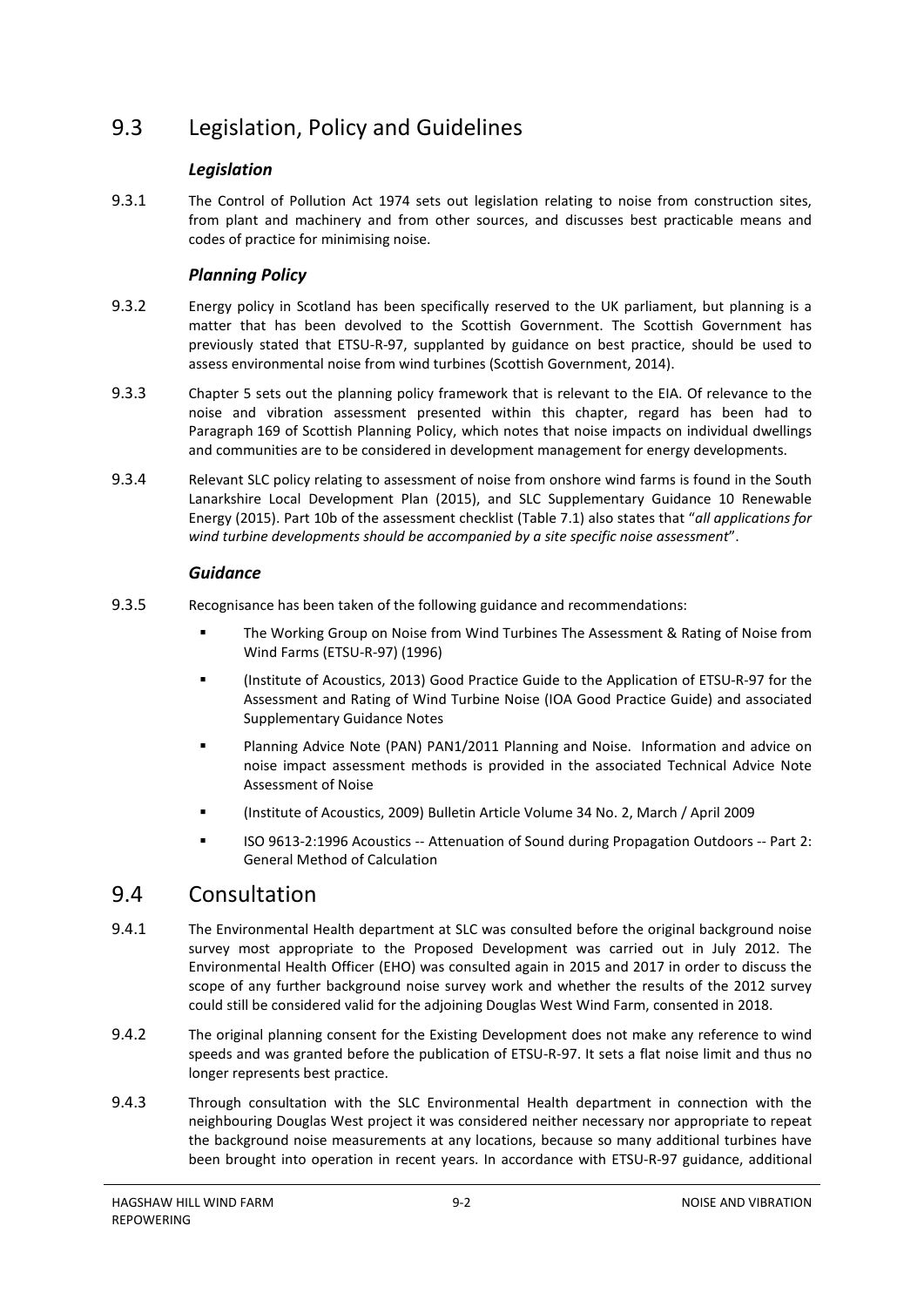background noise measurements have similarly not been undertaken in connection with the Proposed Development.

# <span id="page-4-0"></span>9.5 Assessment Methodology and Significance Criteria

### *Study Area*

- 9.5.1 Preliminary noise predictions for a matrix of 14 turbines indicated the area within which a noise immission level of 35dB LA90,10min could be exceeded. The extent of this area depends on the disposition of the nearest turbines to the receptor in question, and the area possibly affected by noise from the Proposed Development could extend to 5 km from the site boundary, although at such distance the noise immission level will be considerably less than 35 dB. The nearest noisesensitive receptors within the study area which could be subject to more than approximately 30 dB were identified so that noise predictions could be made for all residential properties in accordance with the relevant guidance. It is worthy of note that in any given direction from the Proposed Development, if the noise impact is acceptable at the nearest noise-sensitive location then it must necessarily also be acceptable at more distant locations.
- 9.5.2 Given that the separation distances between the Proposed Development and the nearest residential properties are of the order of hundreds of metres, vibration effects would be imperceptible, so only a brief qualitative vibration assessment was conducted. The levels of vibration depend not only on the input excitation, but also on the ground conditions close to the surface (in the unconsolidated layer) and the nature of the property in which vibration might be detected. None of these can be predicted other than in terms of the order of magnitude.

### *Methodology*

#### **PAN45 and Subsequent Web-based Guidance**

- 9.5.3 Until early 2011 Planning Advice Note 45 specified the issues that should be taken into account by local planning authorities when assessing the development of renewable energy projects. Regarding wind turbines in particular, the guidance stated that the framework for the measurement of wind farm noise in the ETSU-R-97 report (see below) should be followed by applicants and consultees, and used by planning authorities to assess and rate noise from such developments, until such time as an update was available. PAN 45 also cited the UK Government's statement regarding the findings of the Salford University report into aerodynamic modulation of turbine noise, which concludes that there is no evidence of health effects arising from infrasound or low frequency noise generated by turbines.
- 9.5.4 In March 2011, PAN 45 was revoked and replaced by web-based planning guidance on renewable energy. This web-based guidance refers to ETSU-R-97 as a framework for the measurement of wind farm noise which should be followed by applicants and consultees, and used by planning authorities to assess and rate noise from wind energy developments, until such time as an update is available. It goes on to cite ETSU-R-97, stating that it "…*gives indicative noise levels thought to offer a reasonable degree of protection to wind farm neighbours, without placing unreasonable burdens on wind farm developers, and suggests appropriate noise conditions*".

### **ETSU-R-97**

#### *Background noise*

9.5.5 A development of this type should be assessed using ETSU-R-97, since the current web-based guidance recommends this approach. The report describes a framework for the measurement of turbine noise and indicates desirable noise levels, so that without placing unreasonable restrictions on wind energy developments, neighbouring residential properties can be protected from excessive noise. A primary objective of the report is to suggest noise limits in a form suitable for adoption as planning conditions. The Noise Working Group that produced the report considered that absolute noise limits regardless of wind speeds were not suited to wind energy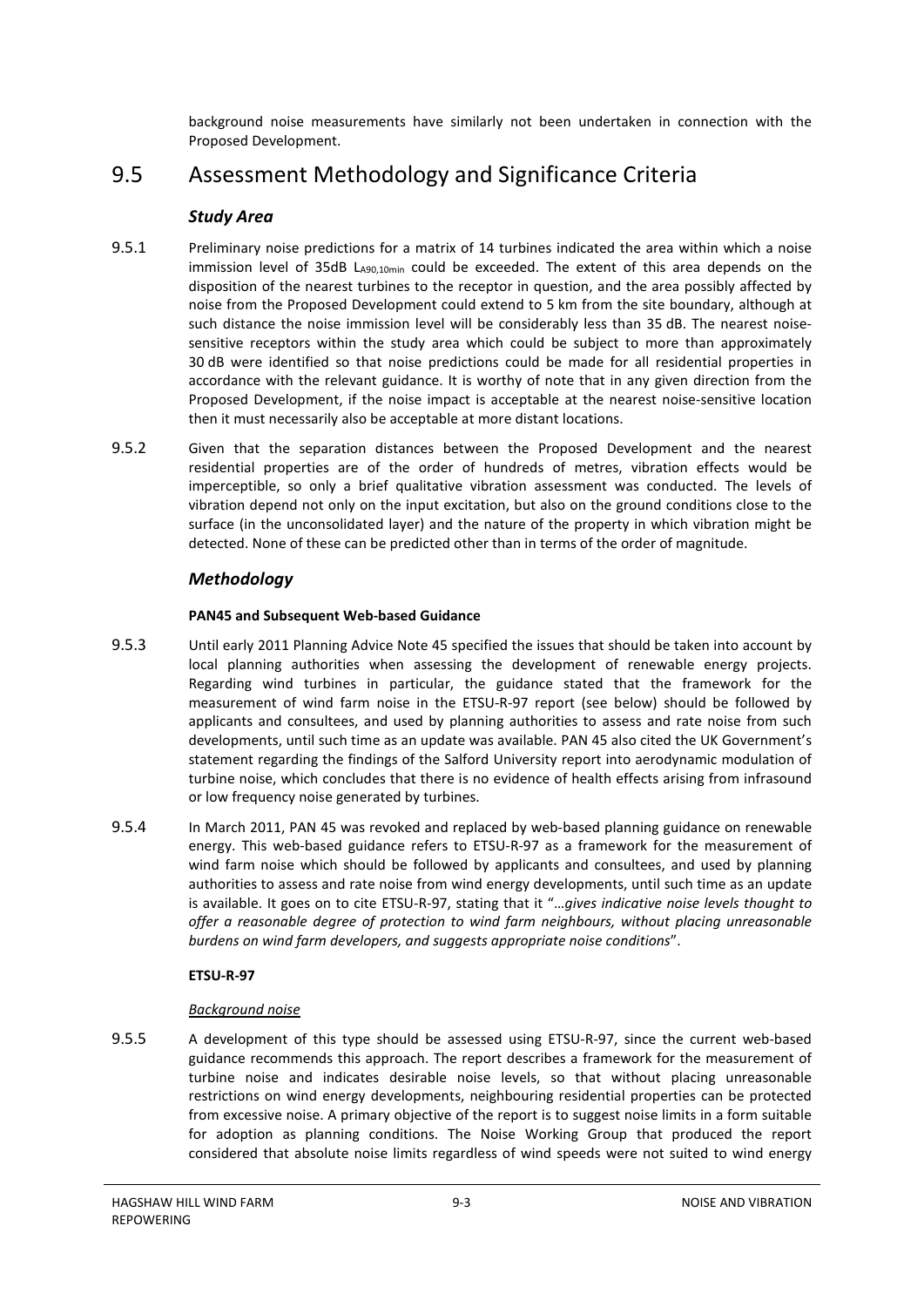schemes in the UK, and that it was more appropriate in the majority of cases to set noise limits relative to background noise.

- 9.5.6 The background noise levels are to be measured over a range of wind speeds so that the impact of turbine noise, which is also wind-speed dependant, can be evaluated. The parameters to be measured include the equivalent continuous noise level and the 90% exceedance level. The equivalent continuous noise level LAeq is the noise level in 'A' weighted decibels which, if present for the entire measurement period, would produce the same sound energy to be received as was actually received as a result of the real, time-varying signal. The abbreviation often includes a specification of the time period (such as 1 hour, or 5 minutes) indicating the period of time to which the measured value has been normalised; for example, 'LAeq,1h'.
- 9.5.7 The statistical indicator of the form  $L_n$  resulting from an environmental noise measurement is the level which was exceeded for *n* percent of the measurement period. Thus, an LA90 of 40dB means that an A-weighted sound pressure level of 40dB was exceeded at the microphone for 90% of the measurement period. Any value of *n* between 0 and 100 is meaningful, but the indices most widely used in the UK are LA90, LA50 and LA10. The LA90 index is generally taken to be representative of the steady background noise level. The LA50 is the arithmetic average of all the instantaneous values during the measurement period. The principal use of LA10 is in the assessment of road traffic noise. Again, the time period over which the measurement took place can be specified, so the LA90,10min is the level which was exceeded for 90% of a ten-minute measurement period: in other words, the level was exceeded for nine of the ten minutes.
- 9.5.8 One of the most important recommendations in the ETSU-R-97 report is that the statistical index LA90,10min should be used for both the background noise and the wind farm noise. This allows reliable measurements to be made without them being corrupted by louder, transitory noise events from other sources, which would be unavoidable in the countryside. The report notes that for a typical turbine the  $L_{A90,10\text{min}}$  is between 1.5 and 2.5 dB lower than the  $L_{Aeq}$  over the same measurement period. This is worthy of note because for conventional noise measurements in the environment, the L<sub>Aeq</sub> index is generally regarded as the most appropriate descriptor, and it is normal practice to use it when noise limits are being set. In the present assessment, a constant difference of 2dB between LA90,10min and LAeq is assumed for wind turbine noise.
- 9.5.9 A methodology is provided in ETSU-R-97 for the measurement of background noise levels under various wind conditions. The report recommends that data which may be corrupted by extraneous noise sources, including periods when rain falls or when watercourses have abnormally high flows, should be discarded. At all times, the noise levels measured in the environment are to be correlated with wind speed measurements at the site, at a reference height of 10m above ground. Because the noise levels can vary by several decibels at any given wind speed, a curve is to be fitted to the raw data (having discarded measurements that were possibly rain-affected, as noted above) in order to determine the typical variation in background noise level with wind speed. The exercise is carried out for 'quiet' daytime amenity periods and night-time periods, defined as follows. Daytime amenity periods are from 18:00h to 23:00h on weekdays, 13:00h to 23:00h on Saturdays, and all day Sunday. Night-time is between 23:00h and 07:00h daily. All other periods (weekdays and Saturday mornings) are defined as normal daytime, when it would be expected that the ambient noise levels may be somewhat elevated because of human activity, distant road traffic, and natural noise sources.
- 9.5.10 No specific method is prescribed for the calculation of turbine noise, although there is a basic requirement for the sound power level of the machine to be determined by a standard test method (such as the IEA Recommended Practice). It should be noted that background noise levels are to be determined by best-fit curves through the survey data once extraneous data points have been removed. The ETSU-R-97 report has been supplemented with good practice guidance published by the IOA; this is described below.

#### *Noise Limits*

9.5.11 The practice of controlling turbine noise by means of noise limits at the nearest noise-sensitive properties is appropriate to the Proposed Development, and this was the practice adopted when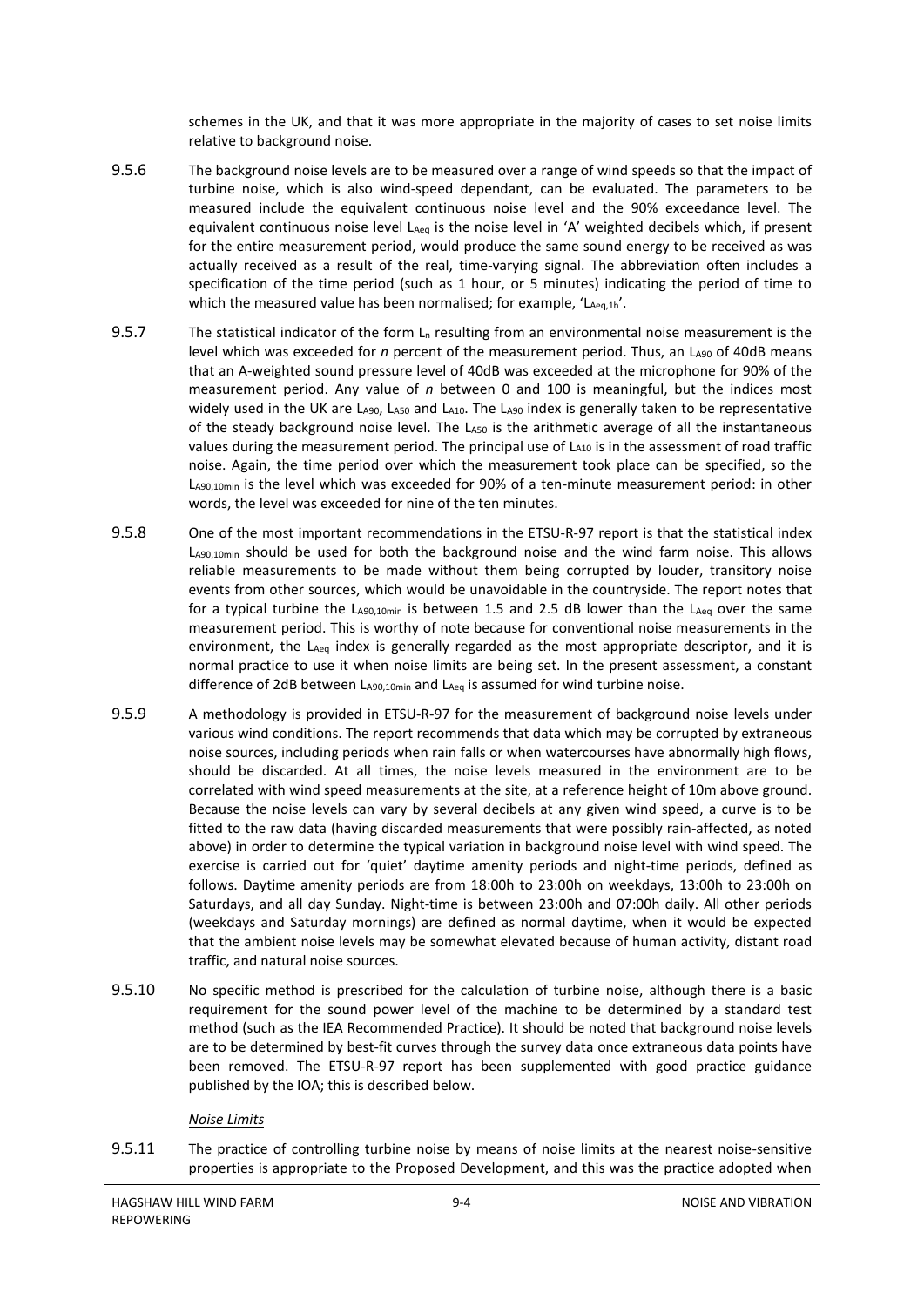the existing planning conditions for the nearby developments were set. Noise limits are applied at external locations and only to those areas frequently used for relaxation or activities for which a quiet environment is highly desirable. Noise limits were set relative to the background noise at the nearest noise-sensitive properties. Thus, the limits reflect the variation in both turbine source noise and background noise with wind speed. According to ETSU-R-97 and RAB/BERR guidance, separate noise limits are appropriate for daytime and for night-time, because during the night the emphasis is on preventing sleep disturbance rather than protecting external amenity. Absolute noise limits and margins above background relate to the cumulative effect of all turbines in the area contributing to the noise received at the properties in question. Noise from the turbine or combination of turbines is limited to 5dB above background for daytime and night-time, remembering that the background level of each period may be different.

9.5.12 The process by means of which the noise limits were reached is described for completeness in the following section.

#### *Guidance on the use of ETSU-R-97*

#### **Acoustics Bulletin Article**

9.5.13 After some years of applying the ETSU-R-97 recommendations, there was a perceived need to update the guidance in order to keep it relevant to modern large turbines. A panel of acoustics practitioners in the field held a number of discussions, the product of which was an agreed procedure published in Acoustics Bulletin in the March/April 2009 issue (volume 34, number 2). In the years between the appearance of that publication and the date of this planning application, two enhancements or clarifications of ETSU-R-97 in the article have received widespread acceptance among local planning authorities and at Public Inquiries into wind farm applications. The enhancements relate to (i) the issue of site-specific wind shear and (ii) the assumptions to be made when predicting turbine noise at remote locations. These topics are also dealt with in the IOA Good Practice Guide.

#### **IOA Good Practice Guide (2013)**

- 9.5.14 The IOA Good Practice Guide includes a number of important recommendations, many of which originally appeared in the Acoustics Bulletin article of March/April 2009. The guide presents current good practice in the application of the ETSU-R-97 assessment methodology for all wind turbine developments above 50kW, reflecting the original principles within that guidance and the results of research and experience since its publication. The document was prepared by an IOA working group but further comments were received from the relevant UK Government Oversight Group at DEFRA and absorbed into the Guide.
- 9.5.15 As far as the Proposed Development is concerned, the Guide is particularly relevant to the consideration of turbine noise emission characteristics (noise input data) and to the determination of background noise levels and wind speeds, and thus noise limits. A method of allowing for wind shear in situations where a full height meteorological mast is not available is also recommended in the Guide. Summary points are provided as numbered Summary Boxes (SB): those relevant to the present study are provided below with explanation. Additional supplementary guidance notes, published separately, expand on some of the aspects considered.
- 9.5.16 SB2 states that the study area should cover at least the area predicted to exceed 35dB LA90 at up to 10m/s wind speed from all existing and proposed turbines. There is no requirement to consider noise levels at wind speeds above 10m/s because the subject turbine reaches its maximum noise output at a lower wind speed than 10m/s (derived at 10 m height), and its wind speed versus noise characteristic reaches a plateau level. SB3 requires that any contribution to background noise levels from an existing wind farm must be excluded when assigning background noise and setting noise limits for a new development.
- 9.5.17 SB4 relates to the selection of background noise monitoring locations. SB6 confirms that surveys may be carried out at any time of year. SB7 dictates the standard of measurement equipment to be used, and SB8 informs the choice of measurement locations. SB9 requires the correlation of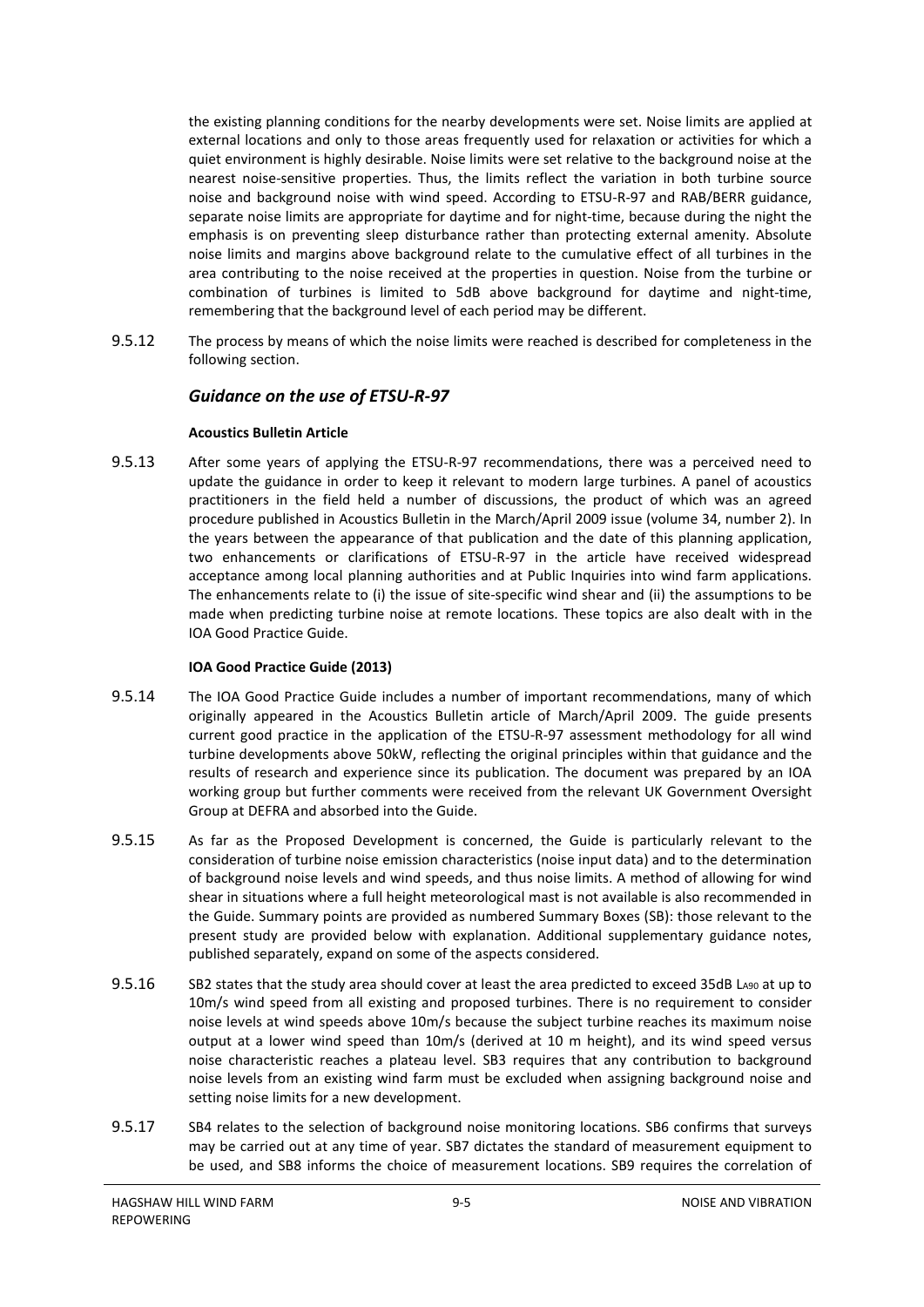noise measurements with standardised 10m wind speed, and SB10, SB11 and SB12 give further recommendations for the conduct of background noise surveys and their duration.

- 9.5.18 SB13 confirms that the definitions of 'amenity hours' and 'night-time hours' in ETSU-R-97 remain applicable. SB14 requires the removal of data showing the presence of noise sources 'not common to the representative measurement locations', and SB15 recommends that the 'dawn chorus', where present, should also be removed from the data set. SB16 formalises the removal of rainaffected data, and SB17 allows the routine inclusion of noise from rush hour traffic. SB18 is a recommendation for data analysis by regression but states that the order of that regression depends on the nature of the noise environment.
- 9.5.19 SB20 deals with the prediction of noise immission levels from wind turbines. In summary, it confirms the recommendations of the Acoustics Bulletin article of March/April 2009 in respect of the difference between LA90 and LAeq, the adoption of a ground factor G of 0.5, the inclusion of a margin of uncertainty in the turbine noise emissions, together with a statement of its robustness, and the basic parameters for source and receiver heights and atmospheric conditions.
- 9.5.20 SB21 describes the issues in cumulative noise assessment, where a new wind energy development is proposed in an area where one or more turbines are already operational or proposed.
- 9.5.21 Under Section 7, Other Guidance, the IOA Guide covers points including planning conditions, (of which a sample is provided), and states that the evidence in relation to 'excess' or 'other' amplitude modulation (AM) is still developing. At the time of writing, current practice is not to assign a planning condition to deal with AM, because it has not proved possible to develop a workable and valid form of condition. An IOA Working Group has recently defined a metric for the detection and definition of AM but has not given any indication as to how the findings might be incorporated into planning conditions.
- 9.5.22 Six Supplementary Guidance Notes are referred to in the IOA Good Practice Guide. Four of these were published in July 2014, and the other two in September 2014. Supplementary Guidance Notes numbers 1 to 4 inclusive are applicable to the present assessment: they relate to data collection, sound power level data, data processing and filtering, and the derivation of wind shear.

# *Significance Criteria*

9.5.23 Predicted noise levels which exceed relevant limits at noise-sensitive receptors, calculated by the above methodology, are considered to be **significant**. Noise levels which do not exceed the relevant limits at noise-sensitive receptors are **not significant**.

# <span id="page-7-0"></span>9.6 Baseline Conditions and Noise Limits

- 9.6.1 The area surrounding the Proposed Development is sometimes subject to the wind turbine noise emitted by the various operational wind energy developments, and it is no longer possible to determine the background sound levels in the absence of wind turbine noise. In order to compare the noise immission from the Existing Development with the noise immission from the Proposed Development, the same calculation procedure may be used for both scenarios, substituting the 14 proposed turbines for the 26 existing turbines. For convenience this is discussed in the following section.
- 9.6.2 The noise limits for the recently consented wind energy development at the adjoining Douglas West site were derived from two background noise survey campaigns. The proposed noise limits resulting from the background measurements are expressed to the nearest whole decibel in Table 9.1.
- 9.6.3 Station House is a financially involved property for Douglas West Wind Farm, but not for the Proposed Development, so the noise limits were higher in relation to Douglas West; this does not apply to the Proposed Development.
- 9.6.4 Different noise limits apply to daytime and night-time, and the limits are expressed against the derived integer wind speeds at 10 m height on site.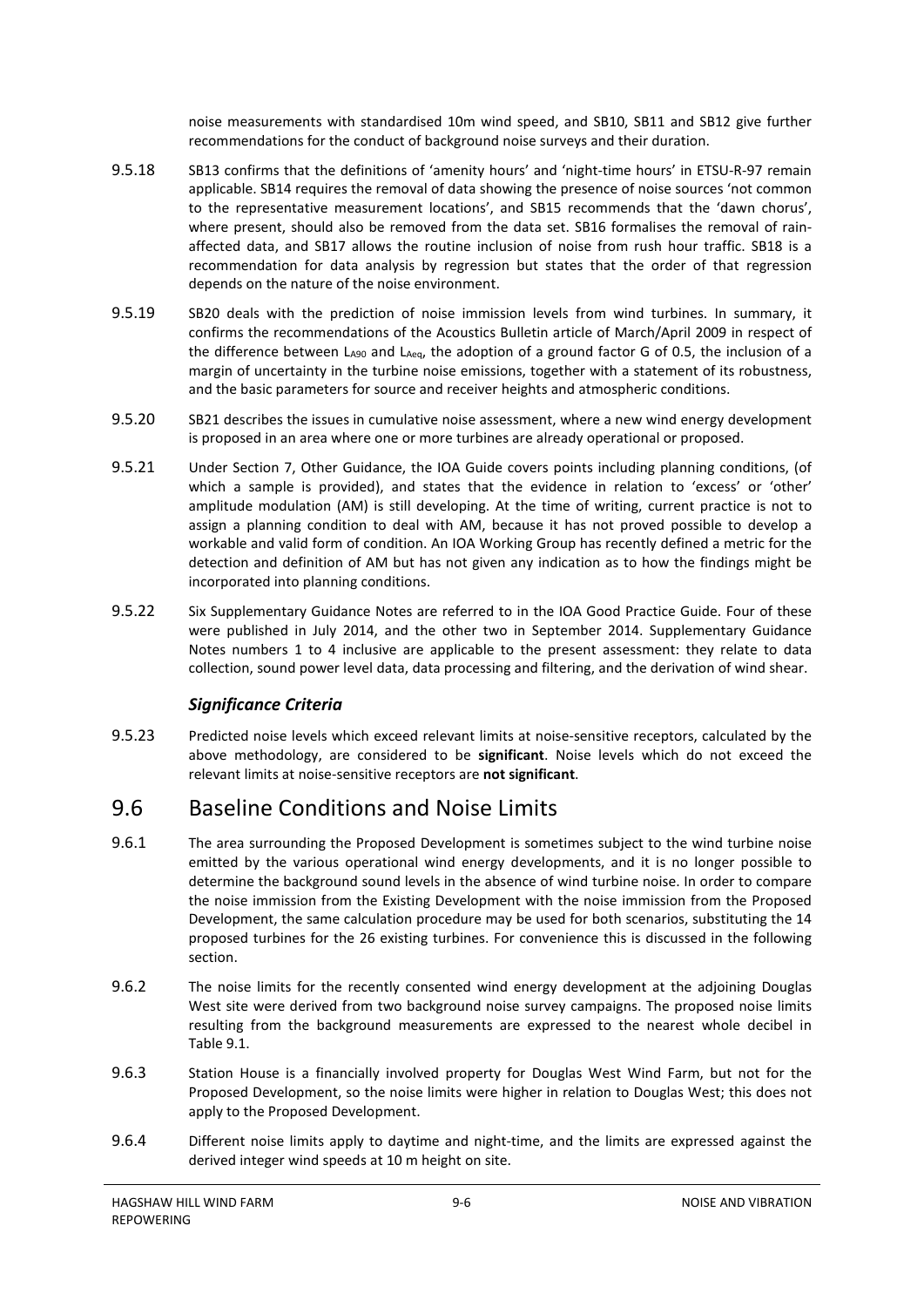9.6.5 The owners of Hazelside Farm and Blackwood Cottage have a financial interest in the Proposed Development and therefore qualify for the higher noise limits specified in ETSU-R-97. Noise sensitive receptor locations are shown on Figure 9.1.

| <b>Name</b>                                    | 4m/s | 5m/s | 6m/s | 7m/s | 8m/s | 9m/s | 10 <sub>m</sub> /s | 11m/s | 12m/s |  |  |
|------------------------------------------------|------|------|------|------|------|------|--------------------|-------|-------|--|--|
| Daytime (07:00h - 19:00h)                      |      |      |      |      |      |      |                    |       |       |  |  |
| Hazelside Farm and<br><b>Blackwood Cottage</b> | 45   | 45   | 45   | 45   | 45   | 45   | 47                 | 50    | 52    |  |  |
| All other locations<br>(see Figure 9.1)        | 40   | 40   | 40   | 42   | 43   | 45   | 47                 | 50    | 52    |  |  |
| Night-time (19:00h - 07:00h)                   |      |      |      |      |      |      |                    |       |       |  |  |
| Hazelside Farm and<br><b>Blackwood Cottage</b> | 45   | 45   | 45   | 45   | 45   | 45   | 45                 | 45    | 45    |  |  |
| All other locations<br>(see Figure 9.1)        | 43   | 43   | 43   | 43   | 43   | 43   | 43                 | 43    | 43    |  |  |

**Table 9.1 – Noise Limits for the Proposed Development**

# <span id="page-8-0"></span>9.7 Predictive Calculations

# *Characteristics of Wind Turbine Noise*

9.7.1 Noise from turbines is typically made up of a reasonably steady, broad-band noise of aerodynamic origin, which depends on blade tip speed, and mechanical noise from within the nacelle. On older designs of turbine, there may be a tonal noise element from mechanical components within the nacelle. Modern large turbine designs emit noise primarily of aerodynamic origin, with very little mechanical noise being transmitted into the environment. In general, none of the noise emission is tonal in character. The broadband noise is amplitude modulated, *ie* it varies in amplitude as the three turbine blades rotate, with the maximum modulation occurring on the downward movement of each blade from roughly horizontal to near-vertical. This variation of the instantaneous sound level is accounted for in the noise prediction methodology.

# *Turbine Sound Power Data*

- 9.7.2 The Existing Development turbines are Bonus B44 types with hub heights of 35 m. Manufacturer's data indicate that the turbines each emit a maximum sound power level of 99.8 dB(A) at the reference wind speed ( $v_{10}$ ) of 8 m/s. Spectral information for the calculation of excess attenuation over distance was approximated from the manufacturer's data with an appropriate adjustment to ensure equivalence to the assumed overall warranted level plus 2dB uncertainty.
- 9.7.3 The noise data used in the predictive calculations are those for the Siemens Gamesa SG-3.4-132 turbine (with an assumed hub height of 135m) in its normal operational mode (i.e. not noiserestricted), which is the candidate turbine considered to represent a 'worst case' analysis. The method used to obtain sound power data conformed to the IEC 61400-11 standard, the most commonly used procedure, which calls for measurements close enough to the turbine that background noise is insignificant. The data are derived from the manufacturer's published data (specification) for the physically similar SG-3.4-132, and an uncertainty of 2 dB was included in the sound power levels used for noise prediction purposes as required by the IoA guidance documents.
- 9.7.4 The turbines would be configured for a maximum overall sound power level (each turbine, manufacturer's reported test levels plus uncertainty) of 108.2 dB(A) at the reference wind speed (v<sub>10</sub>) of 8 m/s. The SG-6.0-155PG turbine, which is also worthy of analysis, has reported overall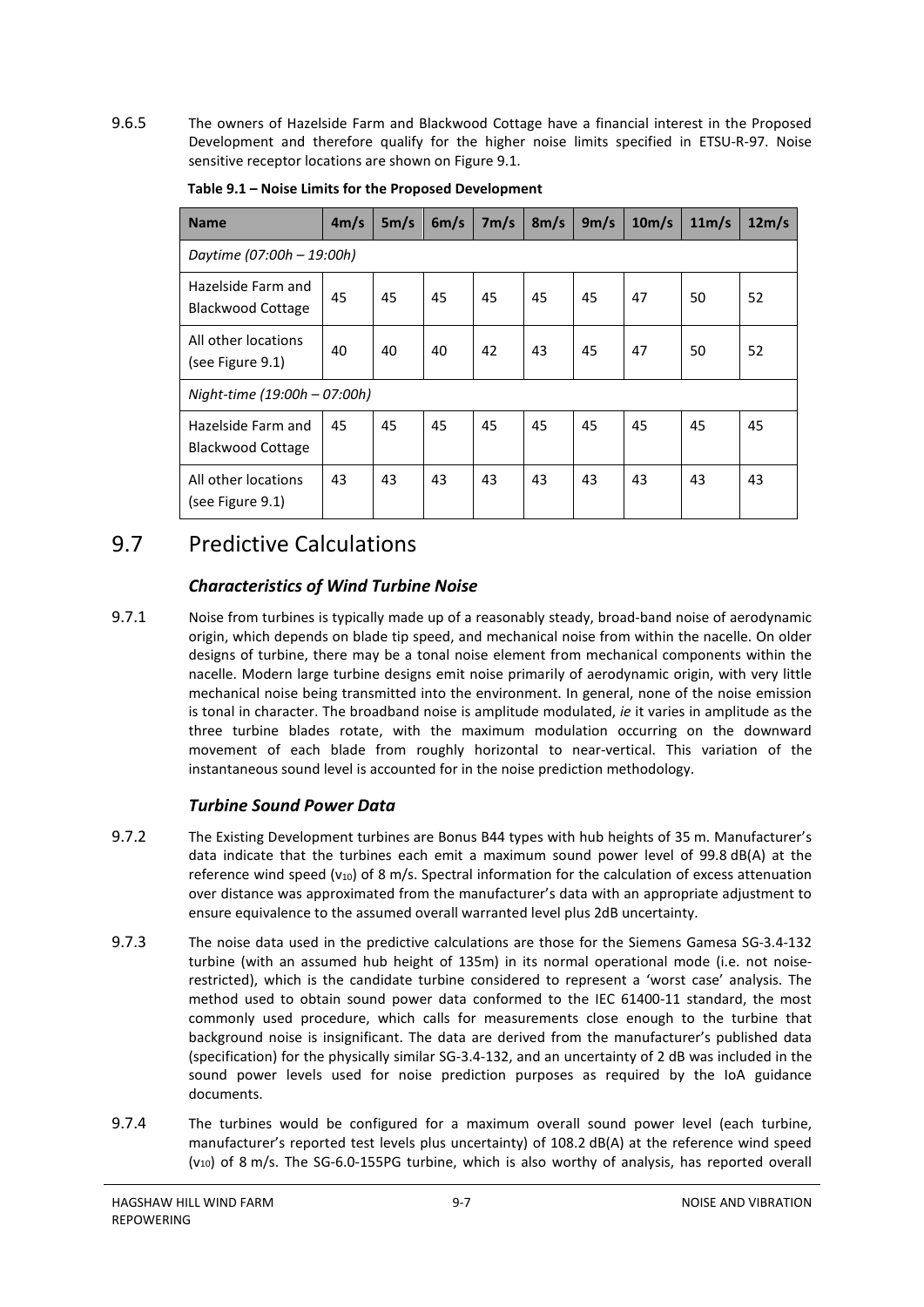noise emissions 0.9dB lower than this. The sound power depends on wind speed up to the maximum governed rotational speed of the turbine, and the closest approach of wind farm noise to the limit curve is almost invariably within the 6 to 8 m/s wind speed range. Spectral information for the calculation of excess attenuation over distance was also taken from the manufacturer's specification with an appropriate adjustment to ensure equivalence to the overall warranted level plus uncertainty.

### *Turbine Locations*

9.7.5 The proposed turbine coordinates are shown in Table 9.2.

| <b>Turbine No.</b> | <b>Easting</b> | <b>Northing</b> | <b>Turbine No.</b> | <b>Easting</b> | <b>Northing</b> |
|--------------------|----------------|-----------------|--------------------|----------------|-----------------|
| T1                 | 278749         | 629561          | T8                 | 279327         | 630246          |
| T2                 | 279149         | 629586          | T9                 | 278976         | 630329          |
| T3                 | 279760         | 629664          | T <sub>10</sub>    | 279546         | 630730          |
| T4                 | 279042         | 629950          | T <sub>11</sub>    | 279242         | 630900          |
| T5                 | 279595         | 630026          | T <sub>12</sub>    | 278864         | 630881          |
| Т6                 | 280015         | 630194          | T <sub>13</sub>    | 278604         | 631053          |
| T7                 | 279831         | 630506          | T <sub>14</sub>    | 279590         | 631291          |

**Table 9.2 – Turbine Coordinates for Noise Predictions**

# *Calculation Procedure for Wind Turbine Noise*

- 9.7.6 The method adopted for the prediction of noise from the turbines is the ISO 9613-2:1996 method interpreted in the light of the IOA Good Practice Guide. The model assumes sound radiation from a point source with only slight attenuation by ground effects. The attenuation resulting from ground effects and atmospheric absorption varies with frequency and distance, and the predictions are carried out in octave bands with the overall A-weighted levels being calculated from the results. The source sound power levels used for calculation purposes take no account of the available noise reduction methods on the candidate turbine or similar types, although various modifications may be available.
- 9.7.7 The IOA Good Practice Guide states that in order to give reliable predictions of the aggregate noise levels at receptor locations, certain assumptions should be made. These represent the worst case for noise immission of each receiver, i.e. for the condition when the wind blows from the turbines to the receptor. The assumptions are:
	- All turbines are directly upwind of the receptor;
	- The manufacturer's warranted noise data, or published test data, plus an allowance for uncertainty, are used as input to the acoustical model;
	- A ground attenuation factor G = 0.5, representing a mix of soft and hard ground, for  $G<sub>s</sub>$ , Gm and Gr (the ground types in the source region, middle region and receiver region as defined by ISO 9613-2);
	- The noise source of each turbine is concentrated at turbine hub height; and
	- A receptor height of 4 m, corresponding to a first-floor window (note that this conflicts with ETSU-R-97 recommendations).
- 9.7.8 In order to calculate the steady noise from the proposed wind turbines the effect of each turbine at each receptor location is calculated. ETSU-R-97 suggests that the steady nature of the noise emitted by wind turbines is such that the level difference between  $L_{Aeq}$  and  $L_{A90}$  is typically 2 dB, and this has been confirmed by readings from several turbines in various types of terrain; the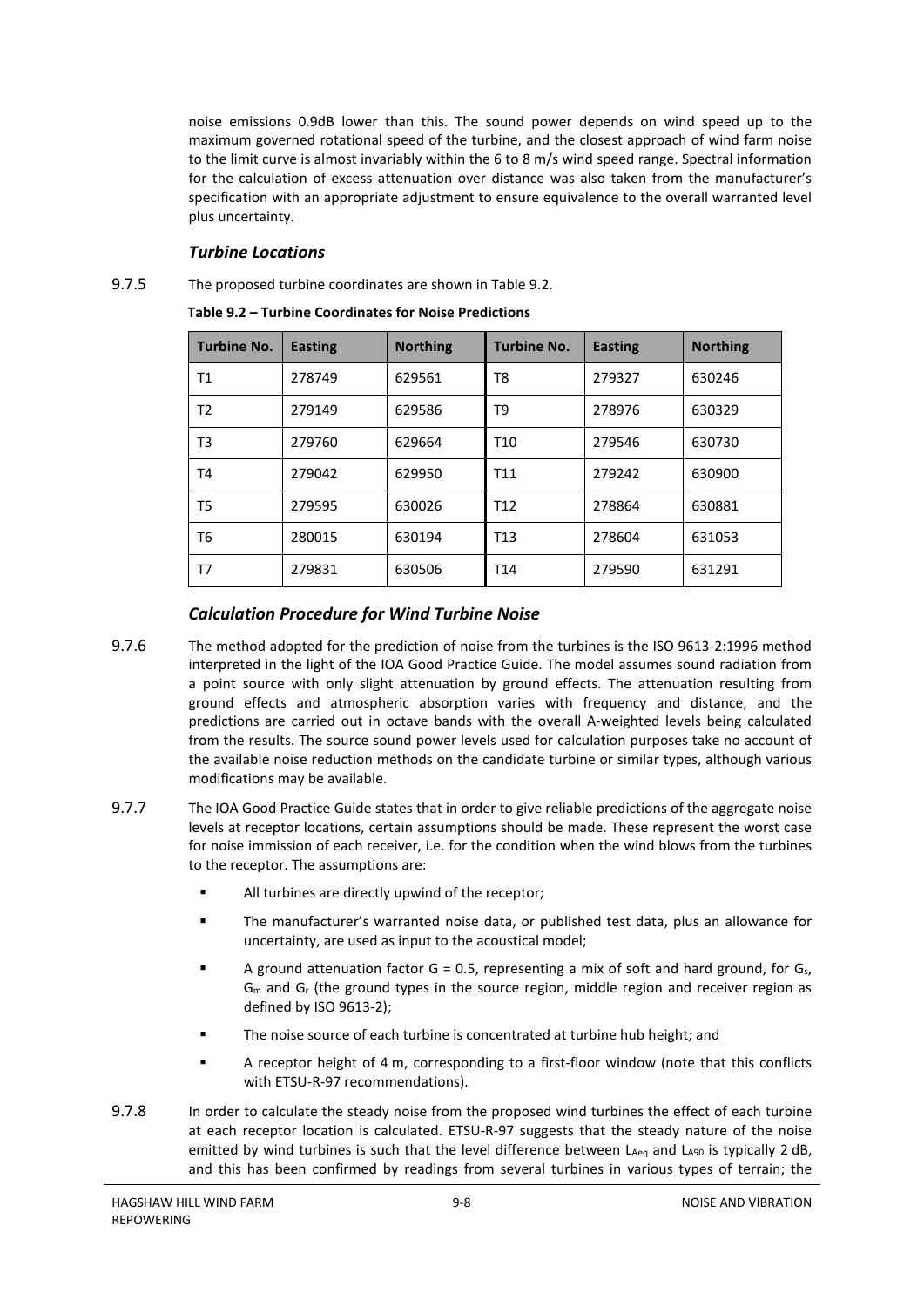approach is advocated by the IOA Good Practice Guide. A 2 dB deduction was therefore made from the overall sound power level to yield the typical LA90 for calculation purposes. The direction of the wind makes the noise from the turbine effectively directional, since the noise level at a given distance upwind of the turbine will be considerably lower than at the same distance downwind.

9.7.9 The OS grid coordinates of the noise prediction locations are shown in Table 9.3. The coordinates were selected to represent the nearest point to any turbine within the curtilage of the property named and therefore may not coincide exactly with the locations used in other chapters. Locations R9 (Hazelside Farm) and R11 (Blackwood Cottage) are owned by the developer and may therefore be presumed to qualify as locations having a financial involvement with the Proposed Development. The noise immission levels at unnamed properties adjacent to the listed locations can be taken to be the same as at the listed locations: for example, the noise immission levels at The Shieling and Inches Cottage will be the same as those at Monksfoot (location R2).

| Receptor                         | <b>Easting</b> | <b>Northing</b> | Receptor                         | <b>Easting</b> | <b>Northing</b> |
|----------------------------------|----------------|-----------------|----------------------------------|----------------|-----------------|
| R1 Shielpark                     | 277537         | 628023          | R8 Ayr Road/Hillview<br>Crescent | 280901         | 628448          |
| R <sub>2</sub> Monksfoot         | 278588         | 628510          | R9 Hazelside Farm                | 281511         | 628771          |
| R <sub>3</sub> Carmacoup Fm Cott | 279239         | 627782          | R <sub>10</sub> Station House    | 282095         | 630960          |
| R4 Viaduct Cottage               | 279626         | 627868          | R11 Blackwood Cottage            | 282134         | 631007          |
| R5 Bungalow Cottage              | 279884         | 627688          | R <sub>12</sub> Scrogton         | 282644         | 630470          |
| R6 Longhouse Cottage             | 280215         | 627963          | R13 Scrogtonhead                 | 282275         | 630245          |
| R7 Braeface Cottages             | 280389         | 628085          |                                  |                |                 |

**Table 9.3 –Coordinates for Noise Prediction Locations**

### *Results of Noise Predictions*

9.7.10 The predicted worst-case noise levels for the receptor locations from the Existing Development are presented to the nearest whole decibel in Table 9.4.

> **Table 9.4 – Current Worst-Case Noise Immission Levels dB LA90,10min against 10m Wind Speed (Existing Development)**

| <b>Receptor</b>          | 4m/s | 5m/s | 6m/s | 7m/s | 8m/s | 9m/s | 10 <sub>m</sub> /s | 11m/s | 12m/s |
|--------------------------|------|------|------|------|------|------|--------------------|-------|-------|
| Shielpark                | 17   | 20   | 23   | 24   | 25   | 26   | 27                 | 28    | 29    |
| Monksfoot                | 21   | 24   | 27   | 28   | 29   | 30   | 31                 | 32    | 33    |
| Carmacoup Fm Cott        | 18   | 21   | 24   | 25   | 26   | 27   | 28                 | 29    | 30    |
| Viaduct Cottage          | 18   | 21   | 24   | 25   | 26   | 27   | 28                 | 29    | 30    |
| <b>Bungalow Cottage</b>  | 17   | 20   | 23   | 24   | 25   | 26   | 27                 | 28    | 29    |
| Longhouse Cottage        | 18   | 21   | 23   | 24   | 25   | 26   | 27                 | 28    | 29    |
| <b>Braeface Cottage</b>  | 18   | 21   | 24   | 25   | 26   | 27   | 28                 | 29    | 30    |
| <b>Hillview Crescent</b> | 18   | 21   | 24   | 25   | 26   | 27   | 28                 | 29    | 30    |
| Hazelside Farm           | 17   | 20   | 23   | 24   | 25   | 26   | 27                 | 28    | 29    |
| <b>Station House</b>     | 18   | 21   | 24   | 25   | 26   | 27   | 28                 | 29    | 30    |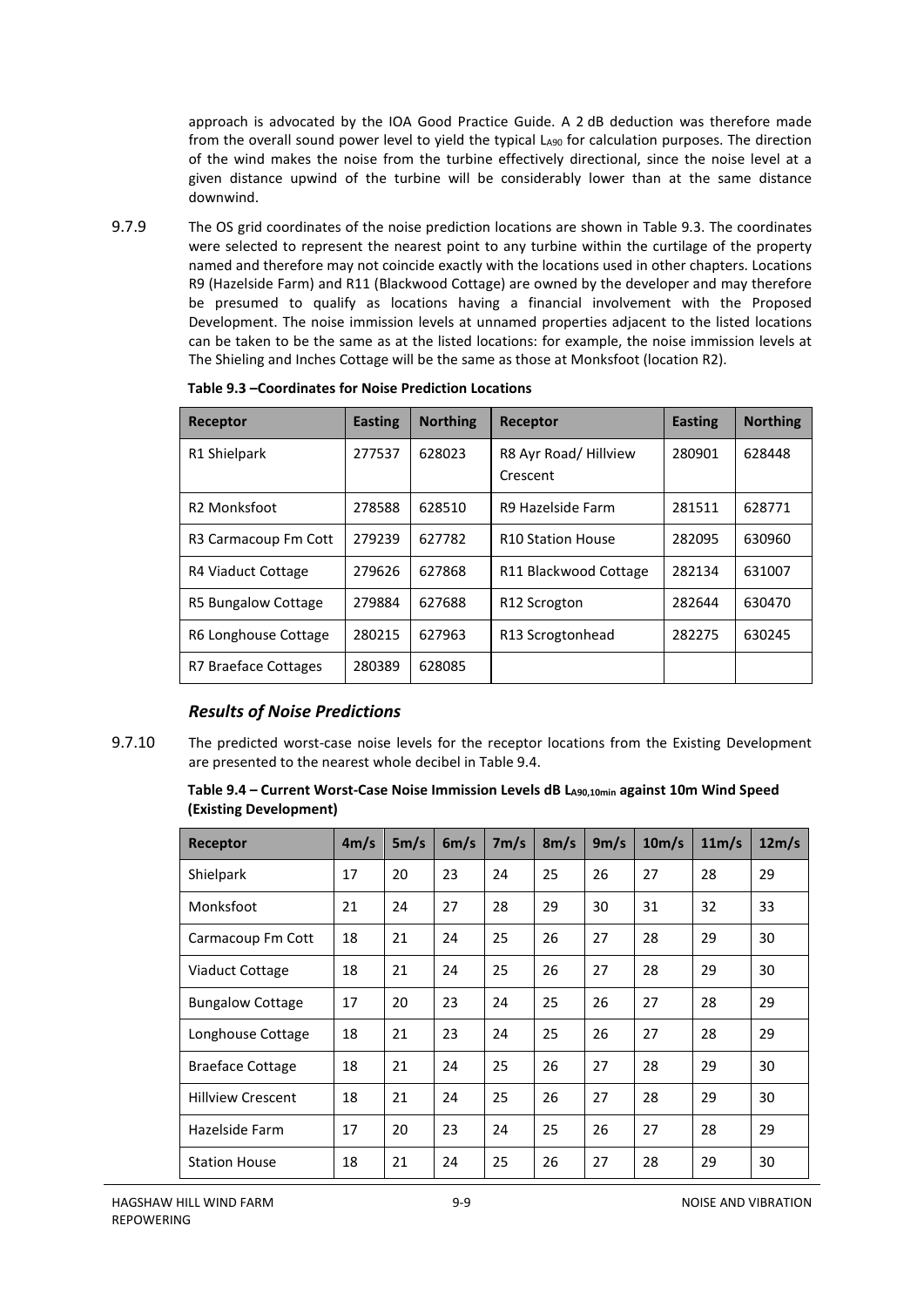| Receptor                 | 4m/s | 5m/s | 6m/s | 7m/s | $\frac{1}{2}$ 8m/s | 9m/s | 10 <sub>m</sub> /s | 11m/s | 12m/s |
|--------------------------|------|------|------|------|--------------------|------|--------------------|-------|-------|
| <b>Blackwood Cottage</b> | 18   | 21   | 23   | 24   | 25                 | 26   | 27                 | 28    | 29    |
| Scrogton                 | 15   | 18   | 21   | 22   | 23                 | 24   | 25                 | 26    | 27    |
| Scrogtonhead             | 17   | 20   | 23   | 24   | 25                 | 26   | 27                 | 28    | 29    |

9.7.11 The predicted worst-case noise levels for the receptor locations from the Proposed Development are presented graphically in Appendix 9.1. The curves shown represent the aggregate turbine noise based on the noise data for the SG-3.4-132, and the assumed daytime or night-time noise limit curves applied at each location as appropriate. The results are also shown to the nearest whole decibel in Table 9.5. The amounts by which the wind farm complies with the assumed noise limits are presented in Table 9.6. Please note that Tables 9.5 and 9.6 and the graphs shown in Appendix 9.1 refer to predicted noise generated by the Proposed Development on its own. Cumulative noise effects are discussed in Section 9.9 of this chapter. Table 9.5 can be recalculated for the SG-6.0-155PG turbine type and this is presented for comparison in Appendix 9.2. The differences are less than 1dB at all locations and at all wind speeds, with the SG-6.0-155PG giving the lower noise immission levels.

| Receptor                 | 4m/s | 5m/s | 6m/s | 7m/s | 8m/s | 9m/s | 10 <sub>m</sub> /s | 11m/s | 12m/s |
|--------------------------|------|------|------|------|------|------|--------------------|-------|-------|
| Shielpark                | 24   | 30   | 32   | 33   | 32   | 32   | 32                 | 32    | 32    |
| Monksfoot                | 30   | 36   | 38   | 39   | 38   | 38   | 38                 | 38    | 38    |
| Carmacoup Fm Cott        | 26   | 32   | 34   | 35   | 34   | 34   | 34                 | 34    | 34    |
| Viaduct Cottage          | 27   | 32   | 35   | 35   | 35   | 35   | 35                 | 35    | 35    |
| <b>Bungalow Cottage</b>  | 25   | 31   | 33   | 34   | 33   | 33   | 33                 | 33    | 33    |
| Longhouse Cottage        | 26   | 31   | 34   | 34   | 34   | 34   | 34                 | 34    | 34    |
| <b>Braeface Cottage</b>  | 27   | 32   | 34   | 35   | 35   | 35   | 35                 | 35    | 35    |
| <b>Hillview Crescent</b> | 27   | 32   | 35   | 35   | 35   | 35   | 35                 | 35    | 35    |
| Hazelside Farm           | 25   | 30   | 33   | 33   | 33   | 33   | 33                 | 33    | 33    |
| <b>Station House</b>     | 24   | 30   | 32   | 33   | 32   | 32   | 32                 | 32    | 32    |
| <b>Blackwood Cottage</b> | 24   | 29   | 32   | 32   | 32   | 32   | 32                 | 32    | 32    |
| Scrogton                 | 22   | 27   | 30   | 30   | 30   | 30   | 30                 | 30    | 30    |
| Scrogtonhead             | 24   | 29   | 32   | 32   | 32   | 32   | 32                 | 32    | 32    |

**Table 9.5 – Predicted Worst-Case Noise Immission Levels dB LA90,10min against 10m Wind Speed (Proposed Development)**

# 9.8 Assessment of Potential Effects

- 9.8.1 All receptor locations are assumed to be noise-sensitive, although properties occupied by persons with a financial interest in the project are deemed slightly less sensitive: this subjective reaction is anticipated by ETSU-R-97 which considers that higher noise limits are appropriate for such locations.
- 9.8.2 The magnitude of change in noise levels depends on the degree to which sounds from the turbines exceed the prevailing background sound level, and thus on how audible the sound may be under different wind conditions.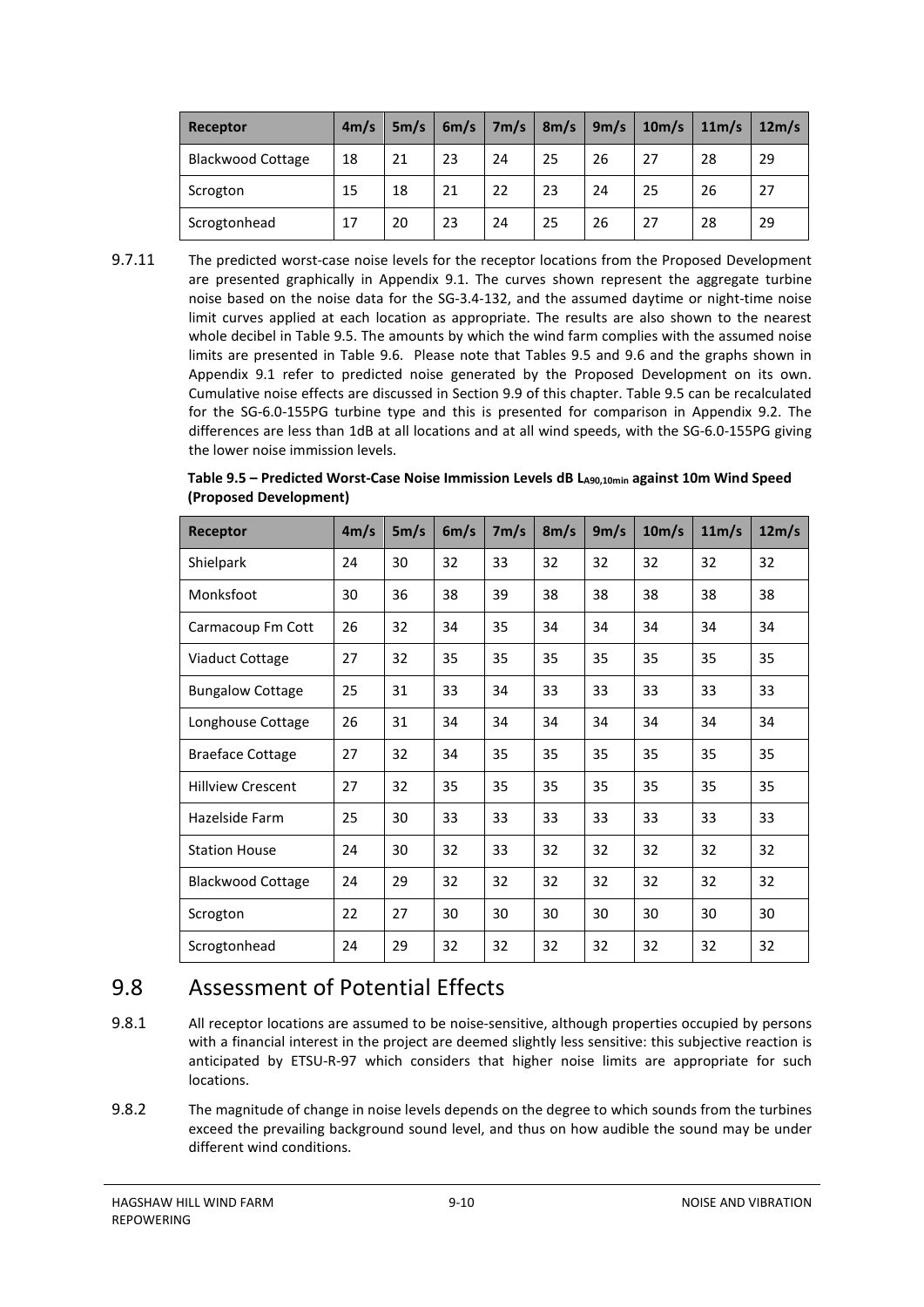### *Construction of the Proposed Development*

- 9.8.3 During the removal of the existing turbines and construction of the repowered wind farm there will inevitably be additional road traffic in the vicinity of the site, but vehicle routes will be carefully prescribed in consultation with SLC, in order to minimise disruption and disturbance. The frequency and numbers of such vehicle movements will be insufficient to affect the road traffic noise experienced by local residents, and site access will be gained directly from the national motorway network avoiding the need to pass through any local villages: there will be no significant effects on the local road network in residential areas. The permitted hours for deliveries and for working hours on site can be limited by planning condition.
- 9.8.4 The construction process involves ground excavation, placement of steel reinforcement, and concrete pouring. The process is relatively quiet, with the typical  $360^{\circ}$  excavator emitting a maximum noise level of around 85 dB(A) at a distance of 5 m. There will also be on site, from time to time, tipper lorries to deliver stone for tracks and remove spoil, and other lorries to deliver materials. Each of these events will be short-lived, and the noise levels emitted by the machinery will be comparable with those for an agricultural tractor. Since the operations will be restricted to the normal working day, and because of the separation distances between turbines and local noise-sensitive locations, no significant noise will be received at residential properties.
- 9.8.5 The effects of distance, ground effects and air absorption mean that at the nearest noise-sensitive property, the minimum separation distance to construction of any proposed turbine infrastructure being around 1 km, the resulting noise levels will be less than 40 dB LAeq. Operations at an individual turbine foundation would take no more than a day or two, but even in a flat calm the resulting noise would only slightly exceed the daytime background noise level.
- 9.8.6 The construction of access tracks will be limited to local ground levelling operations, movement of road stone or gravel by tipper lorry, and compaction of the tracks using rollers. The maximum noise levels from the machinery used will be of the order of 80 dB(A) at 5 m distance, and although the activities may be audible from time to time at the closest noise receptor locations, they will not be intrusive and will only be short-term as that localised stretch of road is made and construction work moves on. The noise from construction is low in magnitude of change and is **not significant**.
- 9.8.7 Vibration from construction operations, whether at wind turbine locations or near site access tracks, will be undetectable beyond a few tens of metres from the vibration source. Blasting may be used if suitable stone is found on site. There are three borrow pit search areas from two of which stone may be extracted, and if this resource is to be used only a single blast pattern will be required. The minimum separation distance between any potential borrow pit for stone and the nearest non-involved residential property will be over 1 km. It is possible that the peak particle velocity (ppv) from the blast might marginally exceed 1.5 mm/s, this being the typical threshold of detection by a human, but there is no possibility that the BS.7385-2:1993 threshold for cosmetic damage to property, 15 mm/s at a frequency of 4 Hz, will be reached. In any event, the weight of explosive charge required to remove and fragment the rock would be kept to a minimum and the expected ppv calculated from that information. The vibration impact from the single blast pattern is **not significant**.
- 9.8.8 The vibration arising as a result of the passage or operation of an item of construction machinery, including rock processing and handling machinery, will be such that no ground vibration during construction or rock winning operations will be detectable to a human observer inside neighbouring properties. The levels of vibration inside these properties will be several orders of magnitude lower than the architectural damage criteria given in BS.7385-2:1993, and at least two orders of magnitude below the levels perceptible to a human observer. This magnitude of change is negligible, and **not significant**.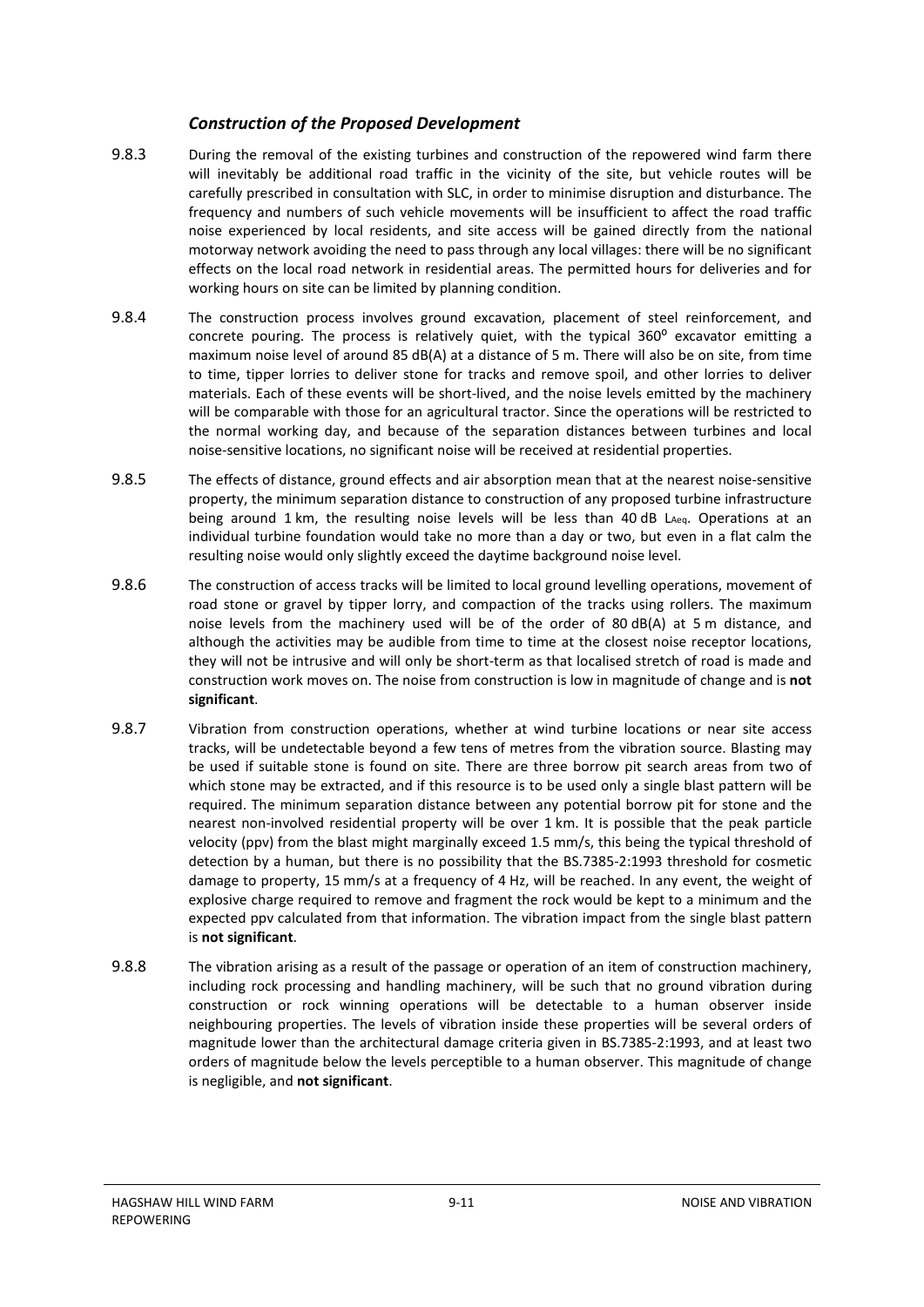# *Operation of the Proposed Development*

| Table 9.6 - Predicted Margins of Compliance with Assumed Noise Limits, dB |  |  |  |
|---------------------------------------------------------------------------|--|--|--|
|                                                                           |  |  |  |

| Receptor                 | 4m/s | 5m/s   | 6m/s           | 7m/s           | 8m/s | 9m/s           | 10 <sub>m</sub> /s | 11m/s | 12m/s |
|--------------------------|------|--------|----------------|----------------|------|----------------|--------------------|-------|-------|
|                          |      |        |                | <b>Daytime</b> |      |                |                    |       |       |
| Shielpark                | 16   | 10     | 8              | 9              | 11   | 13             | 15                 | 18    | 20    |
| Monksfoot                | 10   | 4      | $\overline{2}$ | 3              | 5    | $\overline{7}$ | 9                  | 12    | 14    |
| Carmacoup Fm Cott        | 14   | 8      | 6              | 7              | 9    | 11             | 13                 | 16    | 18    |
| Viaduct Cottage          | 13   | 8      | 5              | 7              | 8    | 10             | 12                 | 15    | 17    |
| <b>Bungalow Cottage</b>  | 15   | 9      | $\overline{7}$ | 8              | 10   | 12             | 14                 | 17    | 19    |
| Longhouse Cottage        | 14   | 9      | 6              | 8              | 9    | 11             | 13                 | 16    | 18    |
| <b>Braeface Cottage</b>  | 13   | 8      | 6              | 7              | 8    | 10             | 12                 | 15    | 17    |
| <b>Hillview Crescent</b> | 13   | 8      | 5              | $\overline{7}$ | 8    | 10             | 12                 | 15    | 17    |
| Hazelside Farm           | 20   | 15     | 12             | 12             | 12   | 12             | 14                 | 17    | 19    |
| <b>Station House</b>     | 16   | 10     | 8              | 9              | 11   | 13             | 15                 | 18    | 20    |
| <b>Blackwood Cottage</b> | 21   | 16     | 13             | 13             | 13   | 13             | 15                 | 18    | 20    |
| Scrogton                 | 18   | 13     | 10             | 12             | 13   | 15             | 17                 | 20    | 22    |
| Scrogtonhead             | 16   | 11     | 8              | 10             | 11   | 13             | 15                 | 18    | 20    |
|                          |      |        |                | Night-time     |      |                |                    |       |       |
| Shielpark                | 19   | 13     | 11             | 10             | 11   | 11             | 11                 | 11    | 11    |
| Monksfoot                | 13   | 7      | 5              | 4              | 5    | 5              | 5                  | 5     | 5     |
| Carmacoup Fm Cott        | 17   | 11     | 9              | 8              | 9    | 9              | 9                  | 9     | 9     |
| Viaduct Cottage          | 16   | 11     | 8              | 8              | 8    | 8              | 8                  | 8     | 8     |
| <b>Bungalow Cottage</b>  | 18   | 12     | 10             | 9              | 10   | 10             | 10                 | 10    | 10    |
| Longhouse Cottage        | 17   | 12     | 9              | 9              | 9    | 9              | 9                  | 9     | 9     |
| <b>Braeface Cottage</b>  | 16   | $11\,$ | 9              | 8              | 8    | 8              | 8                  | 8     | 8     |
| <b>Hillview Crescent</b> | 16   | 11     | 8              | 8              | 8    | 8              | 8                  | 8     | 8     |
| Hazelside Farm           | 20   | 15     | 12             | 12             | 12   | 12             | 12                 | 12    | 12    |
| <b>Station House</b>     | 19   | 13     | 11             | $10\,$         | 11   | 11             | 11                 | 11    | 11    |
| <b>Blackwood Cottage</b> | 21   | 16     | 13             | 13             | 13   | 13             | 13                 | 13    | 13    |
| Scrogton                 | 21   | 16     | 13             | 13             | 13   | 13             | 13                 | 13    | 13    |
| Scrogtonhead             | 19   | 14     | 11             | 11             | 11   | 11             | 11                 | 11    | 11    |

9.8.9 The noise immission levels from the 14 turbines will fall within the noise limits derived according to ETSU-R-97 and the IOA Good Practice Guide. It is also worthy of note that the Proposed Development will also meet the noise limit of 40 dB(A) specified in the planning conditions for the Existing Development. It follows that the magnitude of change is slight, and the effect of noise from the Proposed Development on local receptors is **not significant**.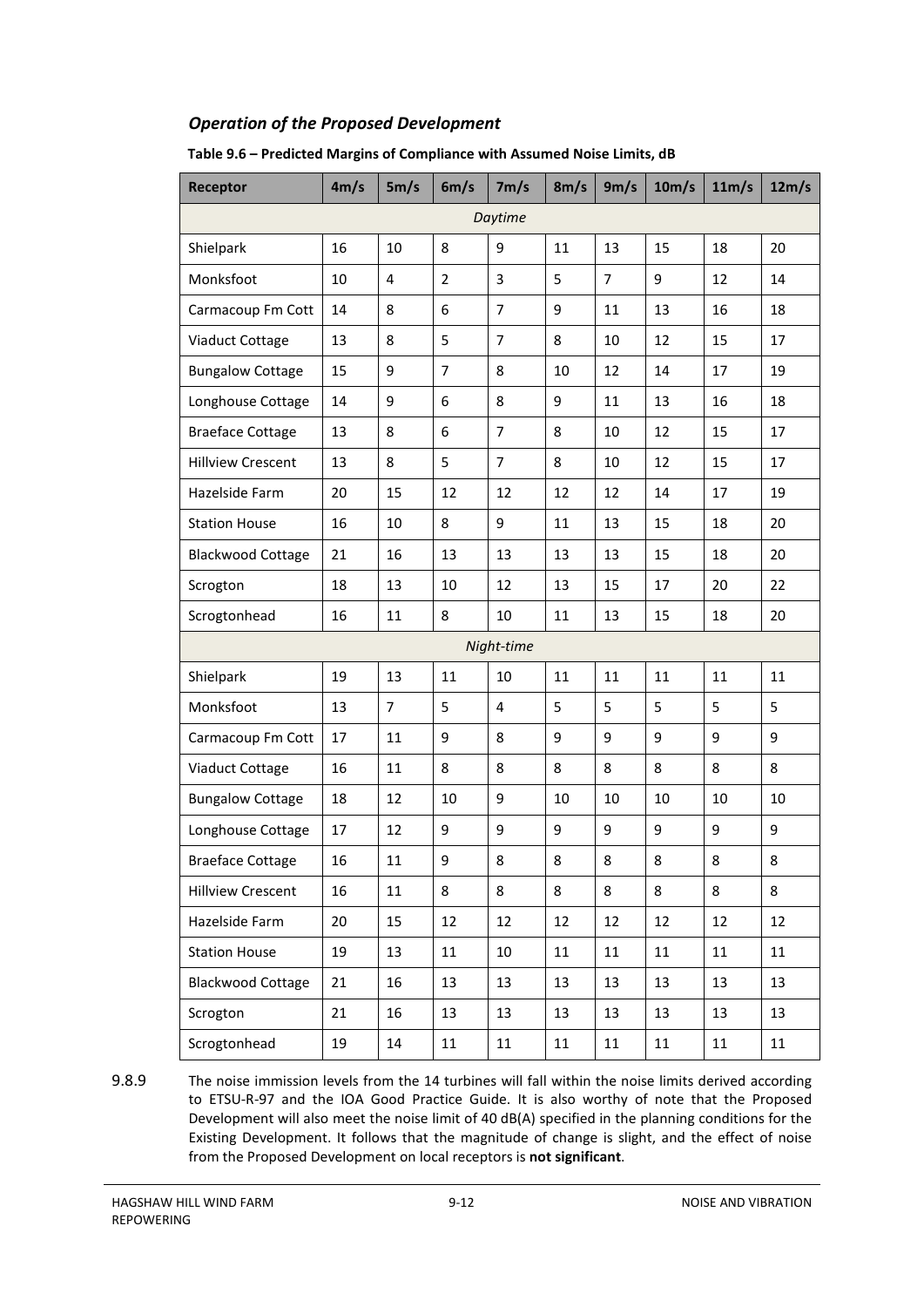9.8.10 Ground-borne vibration from wind turbines is neither discernible by a human observer, nor measurable under normal circumstances, at distances greater than a few tens of metres from the turbine. The magnitude of change in vibration is therefore negligible, and the significance of effect is therefore **none**.

# *Decommissioning of the Proposed Development*

9.8.11 The noise impact during decommissioning and removal of the turbines will be no greater or more significant than that during construction.

### *Requirements for Mitigation*

- 9.8.12 Although no noise mitigation measures are indicated to be necessary, it is possible to mitigate the noise impact of a turbine or turbines under certain operating conditions depending on the type of turbine and the options offered by the manufacturer. Particular wind speeds with the wind blowing from a particular sector will give rise to 'worst case' noise impacts, and under such conditions it will be possible to reduce the noise emissions from individual turbines under software control. These mitigation measures do not need to be specified in advance of turbine construction and can be implemented and adjusted if proven necessary in order to meet noise limits imposed by planning conditions.
- 9.8.13 The need for operational mitigation measures will be established as part of the post-construction commissioning process, and will involve noise limit compliance measurements.
- 9.8.14 Noise mitigation during the construction phase of the turbines and infrastructure will be accomplished by limiting the permitted hours of work, and of deliveries to site by HGV (abnormal loads excepted). Consented hours of 07:00h to 19:00h weekdays, and 07:00h to 13:00h on Saturdays, with no audible works at any other time, would be appropriate.

# *Assessment of Residual Effect Significance*

9.8.15 Following implementation of mitigation measures, the construction noise effects on noisesensitive receptors are assessed as **not significant**. Operational noise effects of the Proposed Development are also assessed as **not significant**.

### *Limitations to Assessment*

9.8.16 The assessment is based on best practice guidelines at the time of writing and the worst-case scenario was modelled. There may be variations in the instantaneous sound levels from turbines which mean that they may be heard from time to time by a casual observer.

# <span id="page-14-0"></span>9.9 Cumulative Assessment

### *Methodology*

9.9.1 There are several operational and consented wind farms of which one or more turbines are within approximately 5 km of the Proposed Development. Those considered of relevance to the cumulative noise assessment are: the Hagshaw Hill Extension consisting of 20 turbines; Douglas West (13 turbines); Dalquhandy (15 turbines); Nutberry (6 turbines); Galawhistle (22 turbines); Poniel (3 turbines); Hazelside (2 turbines); Cumberhead (11 turbines); Glentaggart (5 turbines), Andershaw (14 turbines); Kennoxhead (19 turbines); and Middle Muir (15 turbines). The wind energy developments at Kype Muir and its extension, Penbreck, Broken Cross and Auchrobert are too distant from the receptor locations closest to the Proposed Development to need any consideration as they will make no detectable contributions to the noise immission levels. It is noted that two other wind farm proposals in the local area are at the scoping stage, namely a proposed extension to the Douglas West project and a revised scheme for the Cumberhead Wind Farm. Sufficient data is not yet available for these projects to take them into account in the model, however, in respect of Cumberhead Revised it is noted that this is a proposal to amend an already approved wind farm which has been taken into account in the cumulative assessment below, and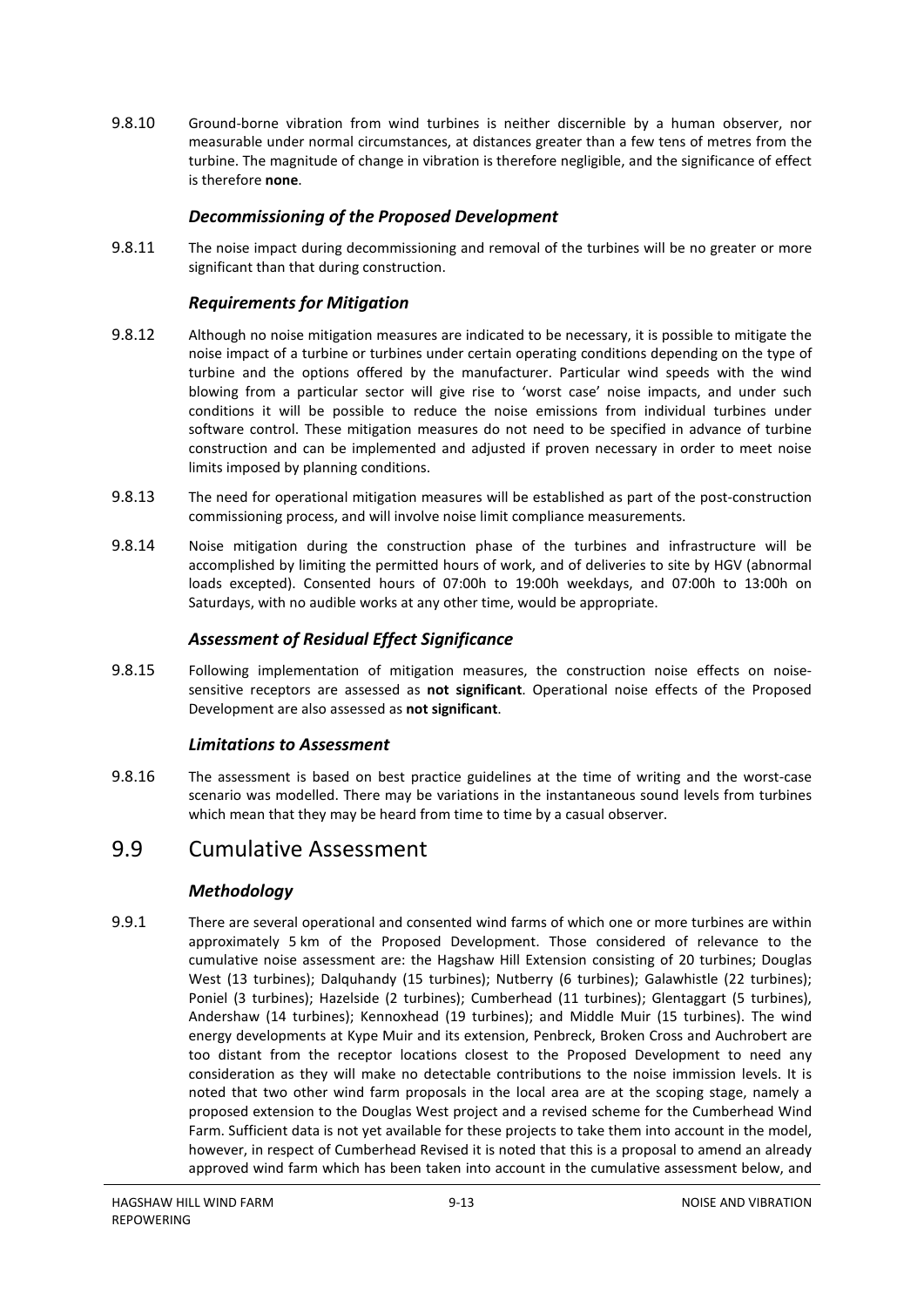does not constitute an additional set of turbines. It will be for the Douglas West Extension proposal to take account of the Proposed Development cumulatively when that application comes forward. The locations of the relevant turbines are shown in Figure 9.2.

- 9.9.2 For initial screening purposes, all turbines in the projects listed above, as well as the 14 turbines within the Proposed Development, were regarded as a single development using various different turbine types as appropriate, and the ISO9613-2 noise prediction methodology was applied on the basis that all turbines are approximately upwind of each receptor in turn. If this approach identified any potential cumulative noise issues then a more detailed assessment could be made, taking into account wind direction.
- 9.9.3 The results of the cumulative noise predictions at the receptor locations used for the present assessment, with every relevant windfarm within a radius of 5 km of the proposed turbines being included, are shown to the nearest whole decibel in Table 9.7. These results are compared with the proposed noise limits for the Proposed Development in Table 9.8. This can be considered a broad-brush approach to the recommendations of the IOA Good Practice Guide. No allowance is made for directivity, and every turbine was treated as if it were directly upwind of the receptor at a single point in time, which in reality would never be the case.

| Receptor                  | 4m/s | 5m/s | 6m/s | 7m/s | 8m/s | 9m/s | 10 <sub>m</sub> /s | 11m/s | 12m/s |
|---------------------------|------|------|------|------|------|------|--------------------|-------|-------|
| Shielpark                 | 29   | 35   | 38   | 39   | 39   | 39   | 40                 | 40    | 40    |
| Monksfoot                 | 33   | 39   | 42   | 43   | 43   | 43   | 43                 | 43    | 43    |
| Carmacoup Farm<br>Cottage | 29   | 34   | 37   | 38   | 38   | 39   | 39                 | 39    | 39    |
| Viaduct Cottage           | 29   | 34   | 37   | 38   | 38   | 39   | 39                 | 39    | 39    |
| <b>Bungalow Cottage</b>   | 28   | 33   | 36   | 37   | 37   | 38   | 38                 | 38    | 38    |
| Longhouse Cottage         | 29   | 34   | 37   | 38   | 38   | 38   | 38                 | 38    | 38    |
| <b>Braeface Cottage</b>   | 29   | 34   | 37   | 38   | 38   | 38   | 38                 | 38    | 38    |
| <b>Hillview Crescent</b>  | 29   | 34   | 37   | 38   | 38   | 38   | 38                 | 38    | 38    |
| Hazelside Farm            | 28   | 33   | 36   | 37   | 37   | 38   | 38                 | 38    | 38    |
| <b>Station House</b>      | 32   | 37   | 40   | 41   | 41   | 42   | 42                 | 42    | 42    |
| <b>Blackwood Cottage</b>  | 32   | 37   | 40   | 41   | 41   | 42   | 42                 | 42    | 42    |
| Scrogton                  | 28   | 33   | 36   | 37   | 38   | 38   | 38                 | 38    | 38    |
| Scrogtonhead              | 29   | 34   | 37   | 38   | 38   | 39   | 39                 | 39    | 39    |

**Table 9.7 – Worst-case Cumulative Noise Immission Levels, dB (Proposed Development)**

**Table 9.8 – Worst-case Compliance of Cumulative Noise with Noise Limits, dB (Proposed Development)**

| Receptor                  | 4m/s | 5m/s | 6m/s           | 7m/s | 8m/s | 9m/s | 10 <sub>m</sub> /s | 11m/s | 12m/s |
|---------------------------|------|------|----------------|------|------|------|--------------------|-------|-------|
| Daytime                   |      |      |                |      |      |      |                    |       |       |
| Shielpark                 | 11   | 5    | $\overline{2}$ | 3    | 4    | 6    | 7                  | 10    | 12    |
| Monksfoot                 |      | 1    | $-2$           | $-1$ | 0    | 2    | $\overline{4}$     |       | 9     |
| Carmacoup Farm<br>Cottage | 11   | 6    | 3              | 4    | 5    | 6    | 8                  | 11    | 13    |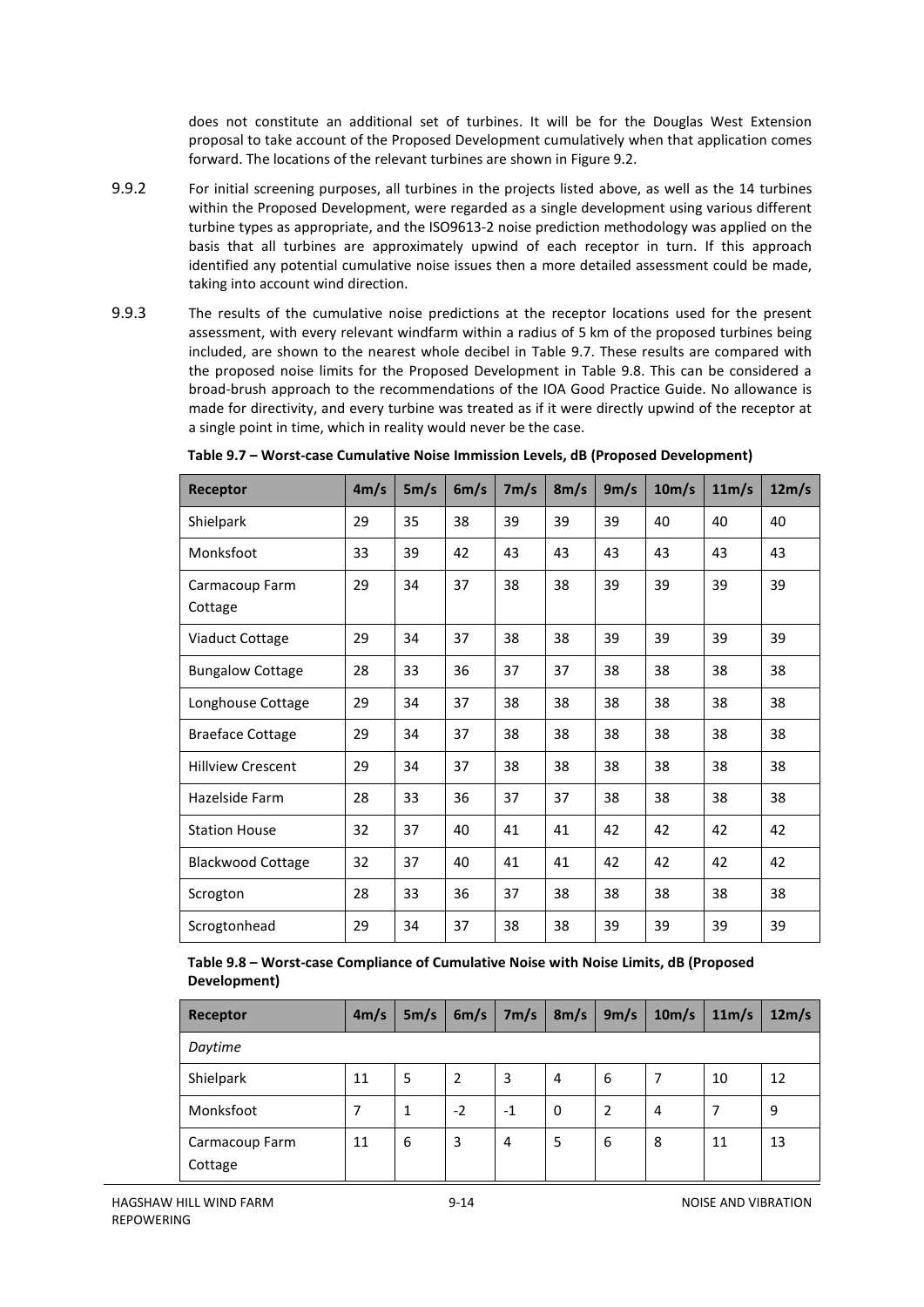| Receptor                  | 4m/s | 5m/s           | 6m/s           | 7m/s           | 8m/s                    | 9m/s         | 10 <sub>m</sub> /s      | 11m/s          | 12m/s          |
|---------------------------|------|----------------|----------------|----------------|-------------------------|--------------|-------------------------|----------------|----------------|
| Viaduct Cottage           | 11   | 6              | 3              | 4              | 5                       | 6            | 8                       | 11             | 13             |
| <b>Bungalow Cottage</b>   | 12   | $\overline{7}$ | 4              | 5              | 6                       | 7            | 9                       | 12             | 14             |
| Longhouse Cottage         | 11   | 6              | 3              | 4              | 5                       | 7            | 9                       | 12             | 14             |
| <b>Braeface Cottage</b>   | 11   | 6              | 3              | 4              | 5                       | 7            | 9                       | 12             | 14             |
| <b>Hillview Crescent</b>  | 11   | 6              | 3              | 4              | 5                       | 7            | 9                       | 12             | 14             |
| Hazelside Farm            | 17   | 12             | 9              | 8              | 8                       | 7            | 9                       | 12             | 14             |
| <b>Station House</b>      | 8    | 3              | $\pmb{0}$      | $\mathbf{1}$   | $\overline{2}$          | 3            | 5                       | 8              | 10             |
| <b>Blackwood Cottage</b>  | 13   | 8              | 5              | 4              | 4                       | 3            | 5                       | 8              | 10             |
| Scrogton                  | 12   | $\overline{7}$ | 4              | 5              | 5                       | 7            | 9                       | 12             | 14             |
| Scrogtonhead              | 11   | 6              | 3              | 4              | 5                       | 6            | 8                       | 11             | 13             |
| Night-time                |      |                |                |                |                         |              |                         |                |                |
| Shielpark                 | 14   | 8              | 5              | 4              | 4                       | 4            | 3                       | $\overline{3}$ | 3              |
| Monksfoot                 | 10   | 4              | $\mathbf{1}$   | 0              | 0                       | 0            | $\mathbf 0$             | $\mathbf 0$    | $\mathbf 0$    |
| Carmacoup Farm<br>Cottage | 14   | 9              | 6              | 5              | 5                       | 4            | 4                       | 4              | 4              |
| Viaduct Cottage           | 14   | 9              | 6              | 5              | 5                       | 4            | $\overline{4}$          | $\overline{4}$ | 4              |
| <b>Bungalow Cottage</b>   | 15   | 10             | 7              | 6              | 6                       | 5            | 5                       | 5              | 5              |
| Longhouse Cottage         | 14   | 9              | 6              | 5              | 5                       | 5            | 5                       | 5              | 5              |
| <b>Braeface Cottage</b>   | 14   | 9              | 6              | 5              | 5                       | 5            | 5                       | 5              | 5              |
| <b>Hillview Crescent</b>  | 14   | 9              | 6              | 5              | 5                       | 5            | 5                       | 5              | 5              |
| Hazelside Farm            | 17   | 12             | 9              | 8              | 8                       | 7            | 7                       | $\overline{7}$ | $\overline{7}$ |
| <b>Station House</b>      | 11   | 6              | 3              | $\overline{2}$ | $\overline{2}$          | $\mathbf{1}$ | $\mathbf{1}$            | $\mathbf 1$    | $\mathbf 1$    |
| <b>Blackwood Cottage</b>  | 13   | 8              | 5              | 4              | $\overline{\mathbf{4}}$ | 3            | 3                       | 3              | 3              |
| Scrogton                  | 15   | 10             | $\overline{7}$ | 6              | 5                       | 5            | 5                       | 5              | 5              |
| Scrogtonhead              | 14   | 9              | 6              | 5              | 5                       | 4            | $\overline{\mathbf{4}}$ | $\overline{4}$ | 4              |

### *Results and Commentary, Cumulative Noise Levels*

- 9.9.4 This broad-brush approach exaggerates the cumulative noise effects, because as can be seen from Figure 9.2, there are no receptor locations that can ever simultaneously fall downwind of every wind farm in the locality. Nevertheless, the proposed noise limits for the Proposed Development can be met under these exaggerated conditions at all receptor locations except Monksfoot and its immediate neighbours, at 6 to 7 m/s wind speed during the daytime. This location therefore requires further consideration.
- 9.9.5 The properties at Monksfoot, The Shieling and Inches Cottage lie quite close to one another and similar cumulative noise immission levels can be expected at all three locations. Inspection of the map shows that the wind farms likely to have the greatest effect on the noise levels there are the Proposed Development, Hagshaw Hill Extension, Galawhistle and Cumberhead to the north, and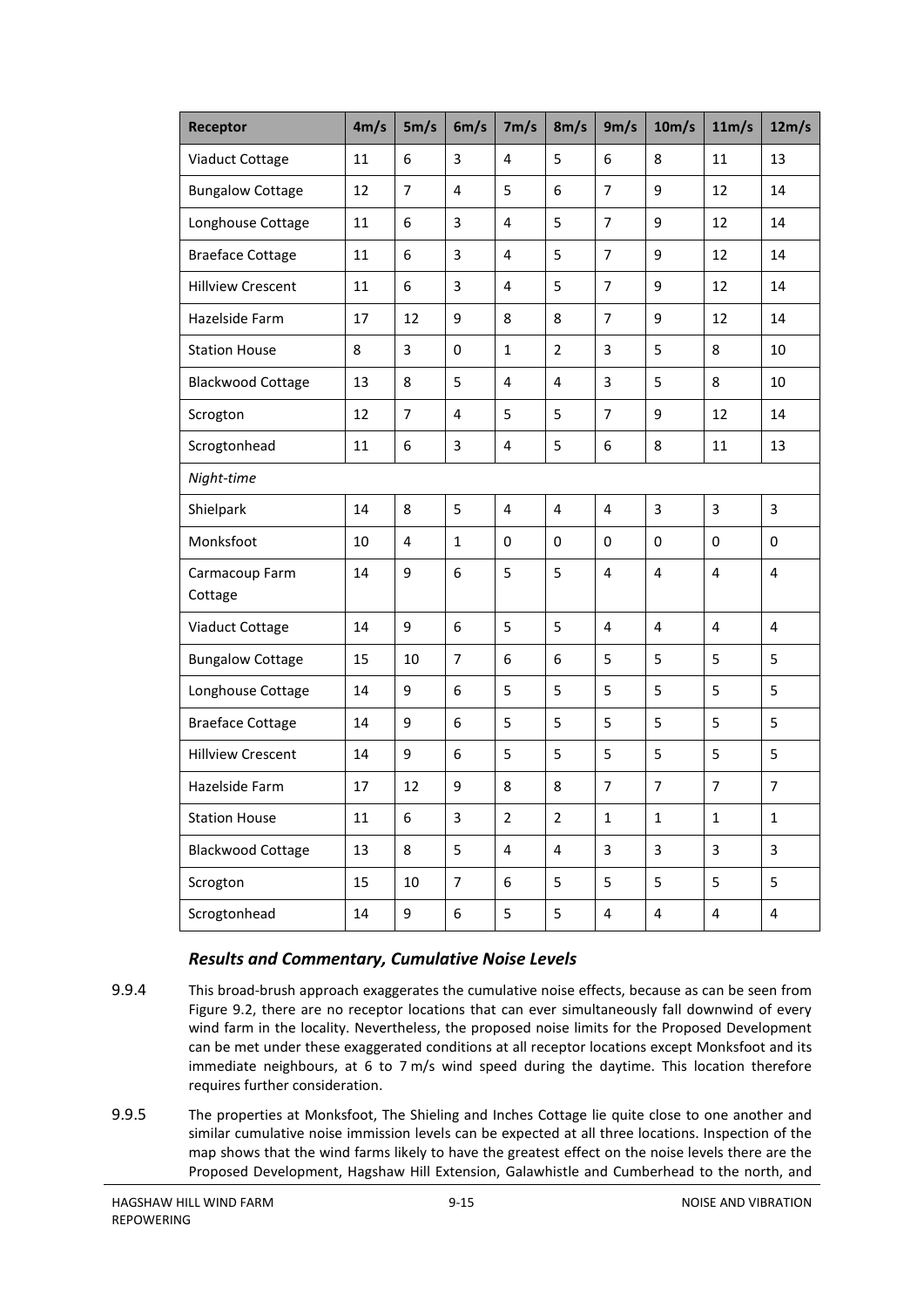Kennoxhead to the south. There is no wind direction in which all these turbines will be substantially upwind of the receptor location, and this factor alone means that the cumulative noise immission levels will be 2 dB lower than those shown in Table 9.7. It is also noted that the prevailing wind direction is from the property towards the Proposed Development to the northeast, and not the other way around.

- 9.9.6 Moreover, no screening of individual turbines by landform has been taken into account, whereas any turbine not visible from the location in question will contribute noise levels at least 2 dB lower than the unscreened case assumed. It is therefore concluded that the appropriate noise limits will be met by the cumulative case, and the assumed noise immission 'budget' in the area will not be exceeded by replacing the Existing Development with the Proposed Development.
- 9.9.7 Should the final turbine type used on site be the SG-6.0-155PG, as opposed to the SG-3.4-132 which has been modelled, it would result in either a very slight improvement (reduction in level) or is negligible.
- 9.9.8 The cumulative noise effect is therefore considered to be **not significant**.

# <span id="page-17-0"></span>9.10 Summary

- 9.10.1 Baseline noise surveys to establish the pre-existing sound levels at selected local dwellings were not possible or required in this case, due to existing operational wind turbines in the local area. Data from previous noise survey campaigns by the developer led to the noise limits in effect for the existing and consented wind energy development at the neighbouring Douglas West site and these limits provide a noise immission budget within which the Proposed Development must also operate, in accordance with best practice guidance. The noise immission levels at local noisesensitive locations were calculated using internationally recognised prediction methods and the robust results were then compared with the relevant noise limits. The design of the Proposed Development was found to be capable of meeting these limits. Its effect on the noise environment experienced by local residents is therefore **not significant**.
- 9.10.2 The cumulative effects of the Proposed Development, plus all relevant operational and consented wind turbines within 5 km of the proposed turbines were calculated in the same way. The methodology was expected to over-predict the cumulative noise immission levels and the small number of excesses over the proposed noise limits were slight. The increase in noise from the Proposed Development turbines over that already occurring as a result of the Existing Development, or likely to occur from operational and permitted wind farms in the locality, will be subjectively unnoticeable at most locations, and within acceptable limits. The effect is therefore **not significant**.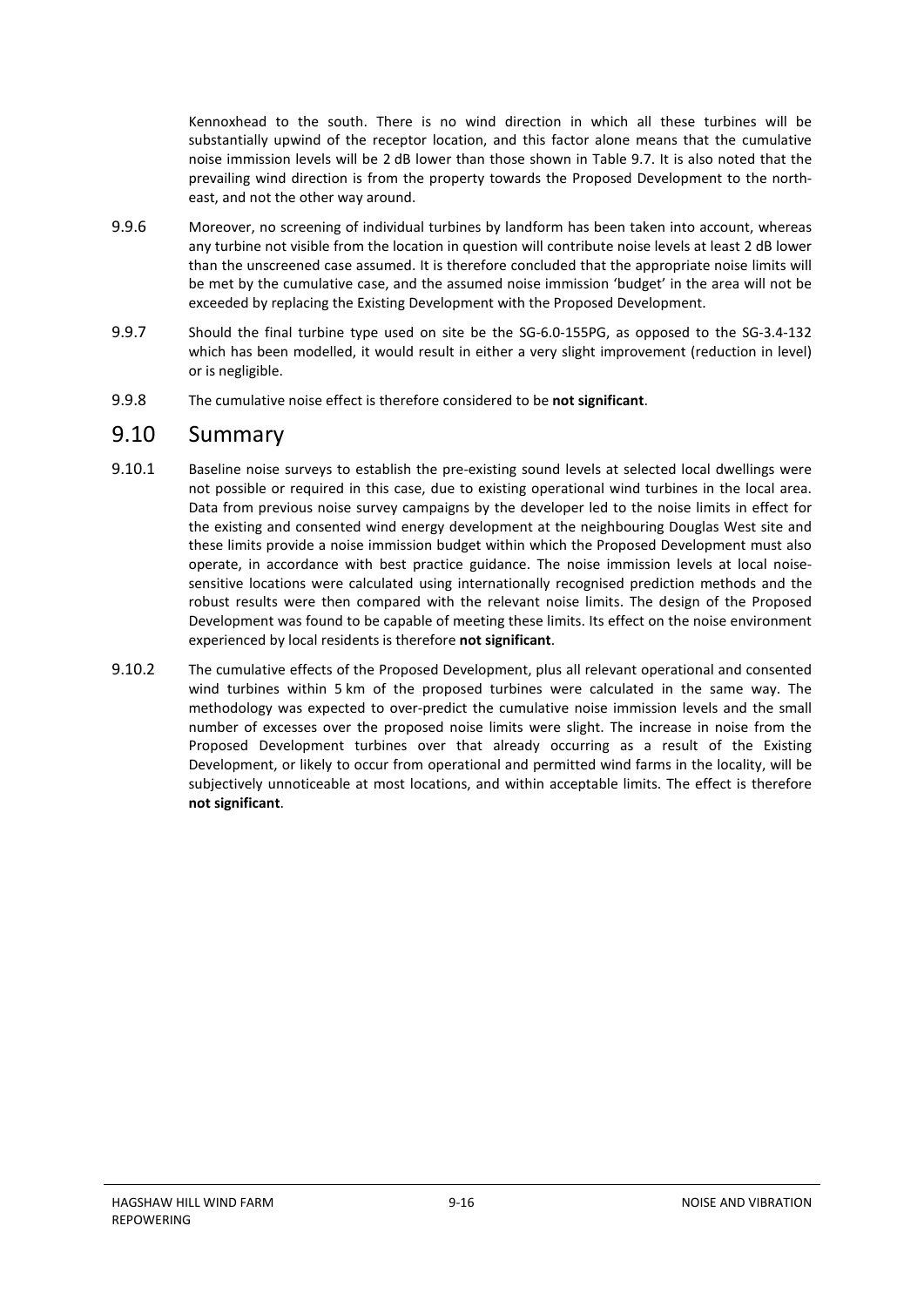#### **Table 9.9 – Summary Table – Noise**

| <b>Description of Effect</b> | <b>Significance of Potential Effect</b> |                               | <b>Mitigation Measure</b>                                                                                                                           | <b>Significance of Residual Effect</b> |                                      | <b>Comparison with Existing</b><br><b>Development</b> |
|------------------------------|-----------------------------------------|-------------------------------|-----------------------------------------------------------------------------------------------------------------------------------------------------|----------------------------------------|--------------------------------------|-------------------------------------------------------|
|                              | <b>Significance</b>                     | Beneficial/<br><b>Adverse</b> |                                                                                                                                                     | <b>Significance</b>                    | <b>Beneficial/</b><br><b>Adverse</b> |                                                       |
| Construction noise           | Not Significant                         | Adverse                       | Control of working hours and<br>best working practices                                                                                              | Not Significant                        | Adverse                              | No change of significance                             |
| Operational noise            | Not Significant                         | Adverse                       | Operational monitoring to<br>ensure compliance, with the<br>option of selective constraint of<br>turbine operation if found to be<br>a requirement. | Not Significant                        | Adverse                              | No change of significance                             |